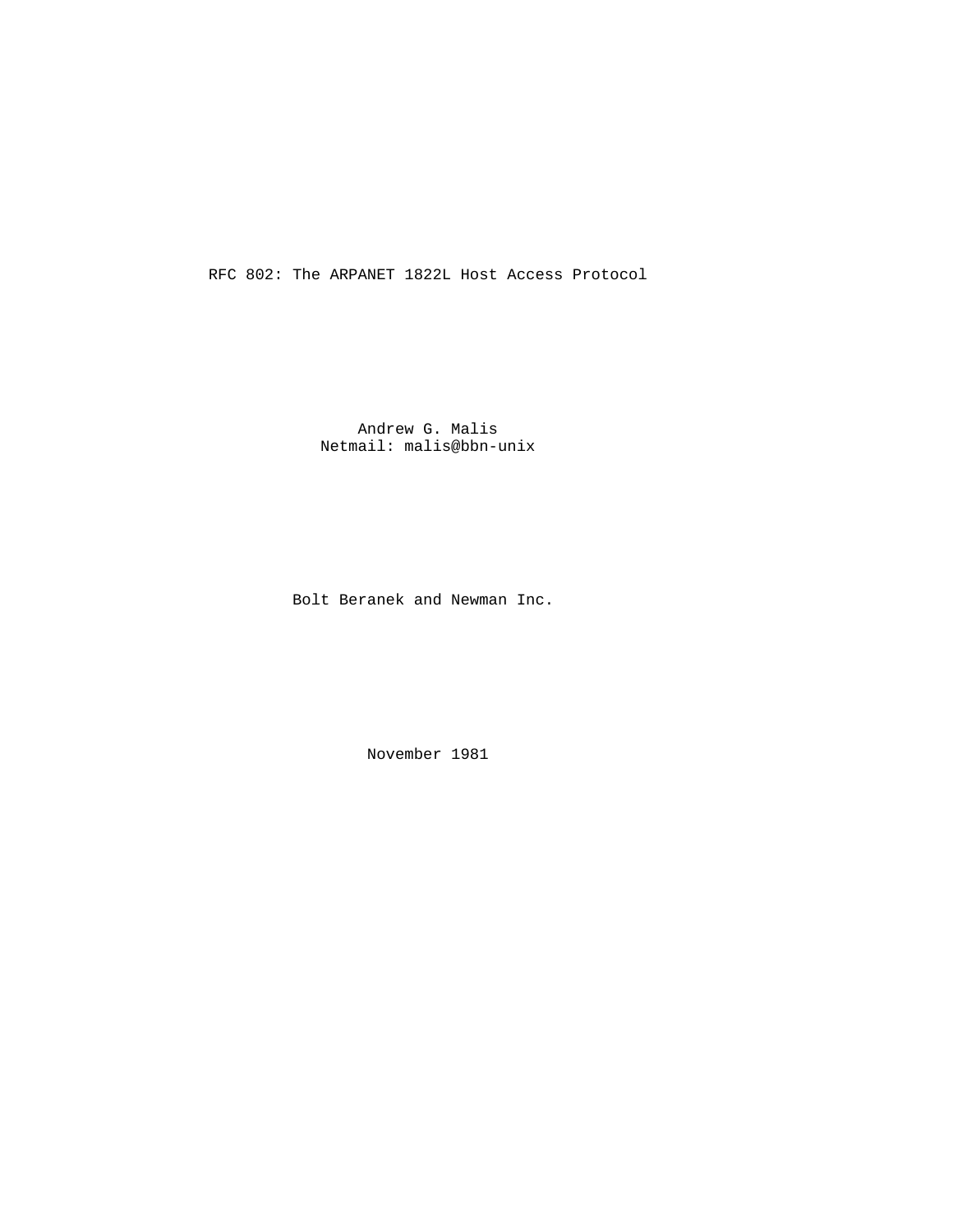Table of Contents

| $\mathbf{1}$                                        |
|-----------------------------------------------------|
| $2^{1}$<br>THE ARPANET 1822L HOST ACCESS PROTOCOL 4 |
| 2.1                                                 |
| 2.2<br>Name Authorization and Effectiveness 8       |
| 2.3<br>Uncontrolled Messages 14                     |
| 2.4<br>The Short-Blocking Feature 15                |
| 2.4.1                                               |
| 2.4.2<br>Reasons for Host Blockage 19               |
| Establishing Host-IMP Communications 22<br>2.5      |
| 1822L LEADER FORMATS 25<br>$\mathcal{E}$            |
| 3.1<br>Host-to-IMP 1822L Leader Format 26           |
| 3.2<br>IMP-to-Host 1822L Leader Format 34           |
| $\overline{4}$                                      |

- i -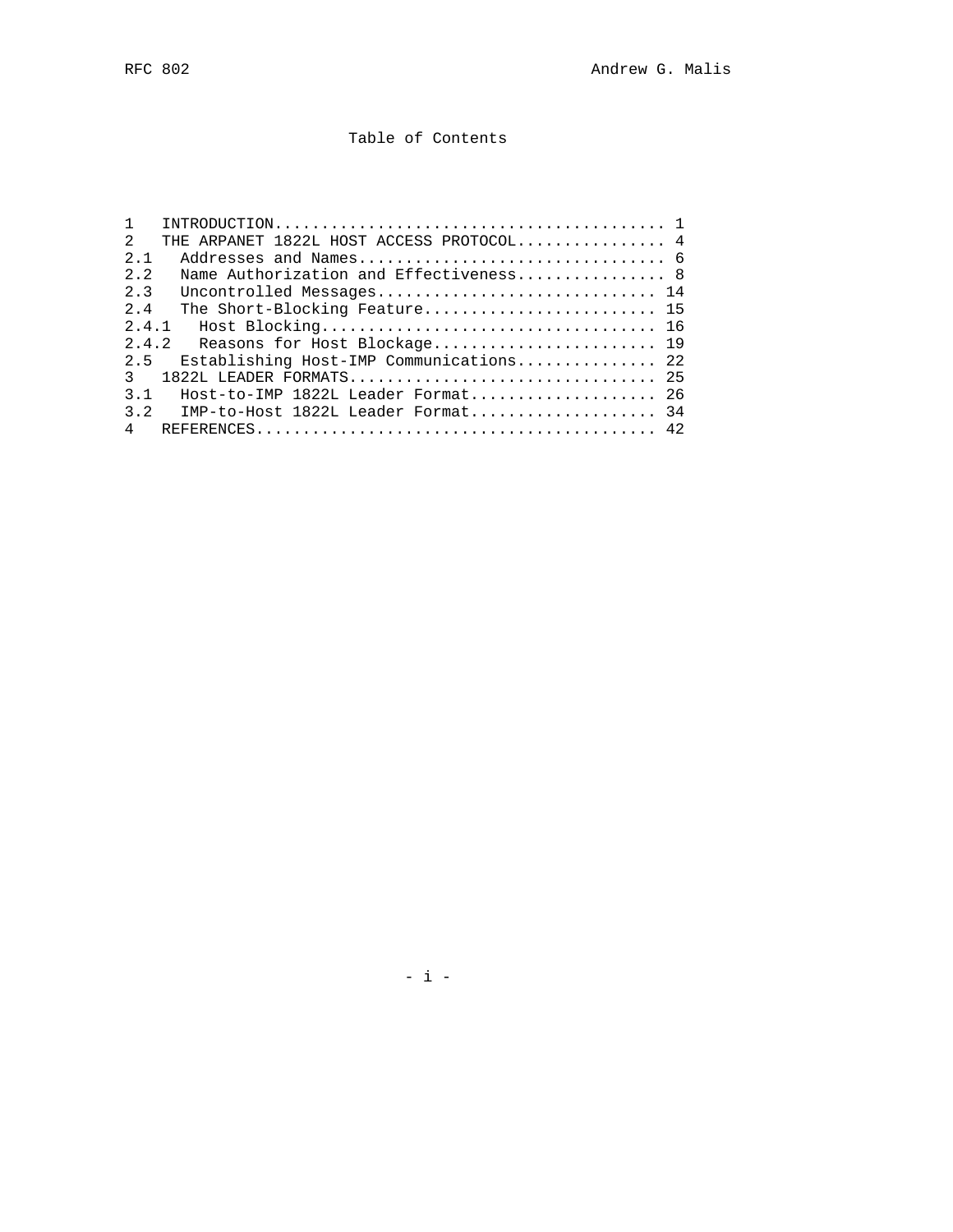# FIGURES

| Communications between different host types 13 |  |
|------------------------------------------------|--|
| Host-to-IMP 1822L Leader Format 27             |  |
|                                                |  |
|                                                |  |

- ii -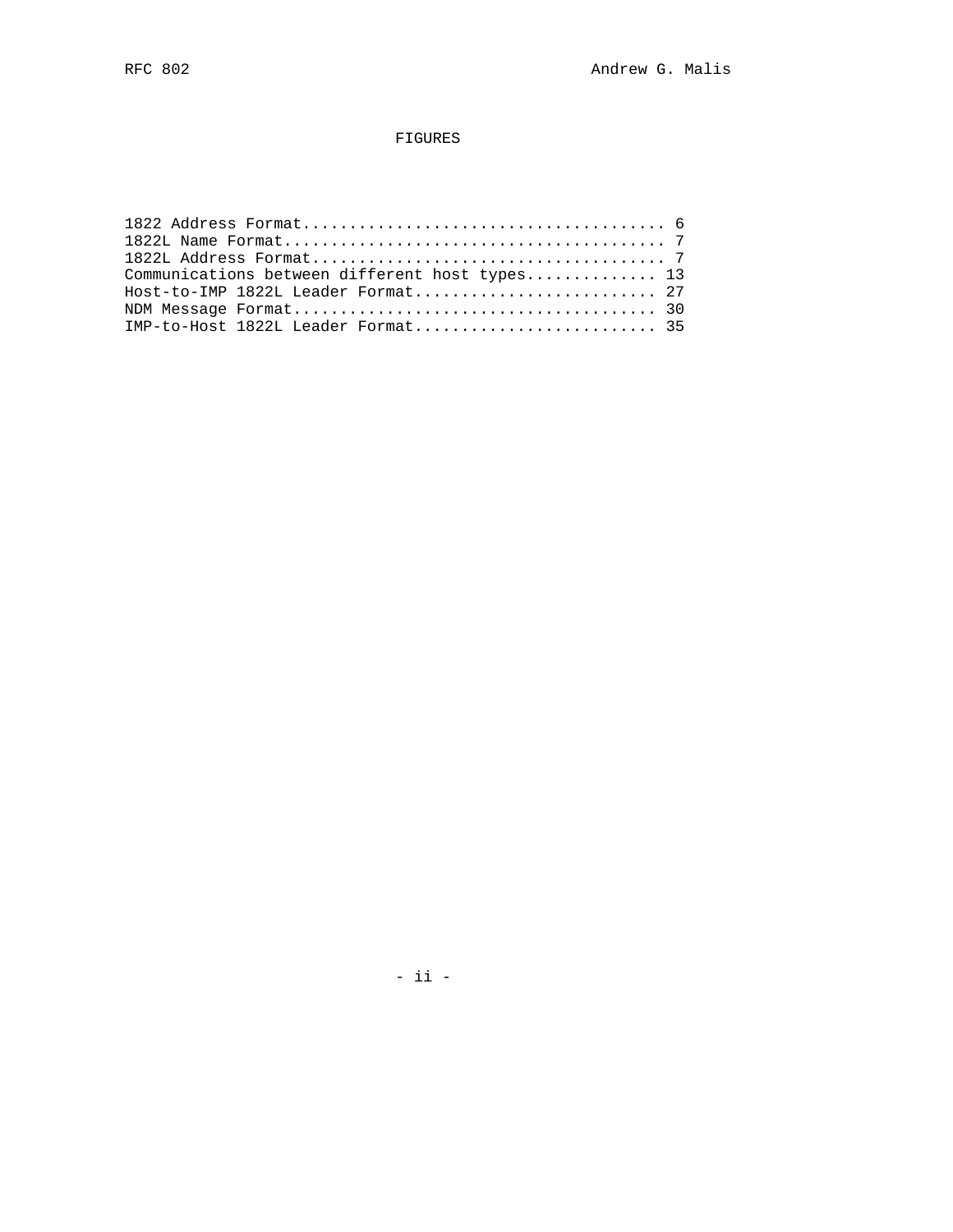#### 1 INTRODUCTION

This document proposes two major changes to the current ARPANET host access protocol. The first change will allow hosts to use logical addressing (i.e., host addresses that are independent of their physical location on the ARPANET) to communicate with each other, and the second will allow a host to shorten the amount of time that it may be blocked by its IMP after it presents a message to the network (currently, the IMP can block further input from a host for up to 15 seconds).

The new host access protocol is known as the ARPANET 1822L (for Logical) Host Access Protocol, and it represents an addition to the current ARPANET 1822 Host Access Protocol, which is described in sections 3.3 and 3.4 of BBN Report 1822 [1]. Although the 1822L protocol uses different Host-IMP leaders than the 1822 protocol, hosts using either protocol can readily communicate with each other (the IMPs handle the translation automatically).

The new option for shortening the host blocking timeout is called the short-blocking feature, and it replaces the non-blocking host interface described in section 3.7 of Report 1822. This feature will be available to all hosts on C/30 IMPs (see the next paragraph), regardless of whether they use the 1822 or 1822L protocol.

- 1 -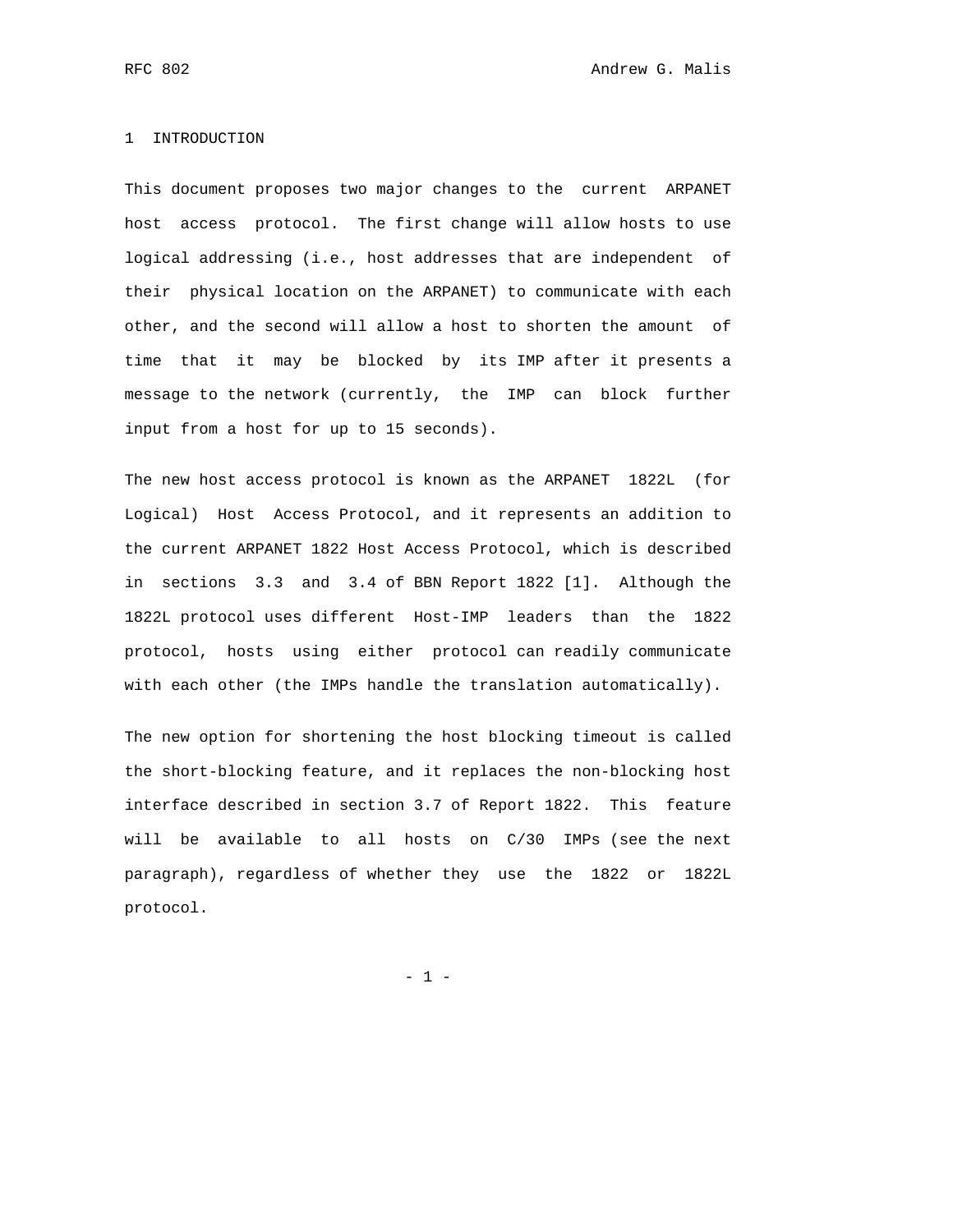There is one major restriction to the new capabilities being described. Both the 1822L protocol and the short-blocking feature will be implemented on C/30 IMPs only, and will therefore only be useable by hosts connected to C/30 IMPs, as the Honeywell and Pluribus IMPs do not have sufficient memory to hold the new programs and tables. This restriction also means that logical addressing cannot be used to address a host on a non-C/30 IMP. However, the ARPANET will shortly be completely converted to C/30 IMPs, and at that time this restriction will no longer be a problem.

I will try to keep my terminology consistent with that used in Report 1822, and will define new terms when they are first used. Of course, familiarity with Report 1822 (section 3 in particular) is assumed.

This document makes many references to Report 1822. As a convenient abbreviation, I will use "see  $1822(x)$ " instead of "please refer to Report 1822, section x, for further details".

This document is a proposal, not a description of an implemented system. Thus, described features are subject to change based upon responses to this document and restrictions that become evident during implementation. However, any such changes are expected to be minor. A new RFC will be made available once the

 $- 2 -$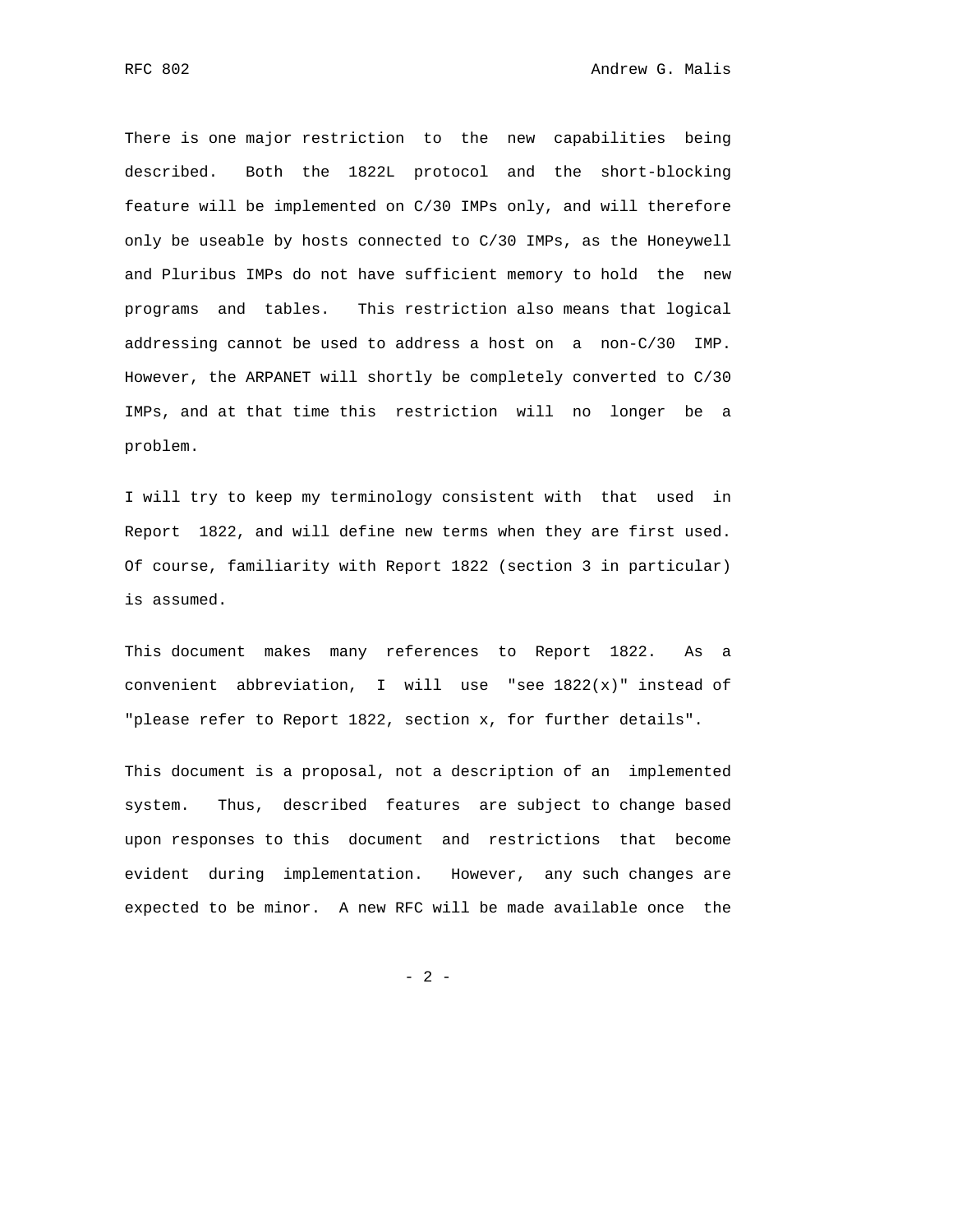implementation is complete containing the actual as-implemented description.

Finally, I would like to thank Dr. Eric C. Rosen, who wrote most of section 2.4, and James G. Herman, Dr. Paul J. Santos Jr., John F. Haverty, and Robert M. Hinden, all of BBN, who contributed many of the ideas found herein.

- 3 -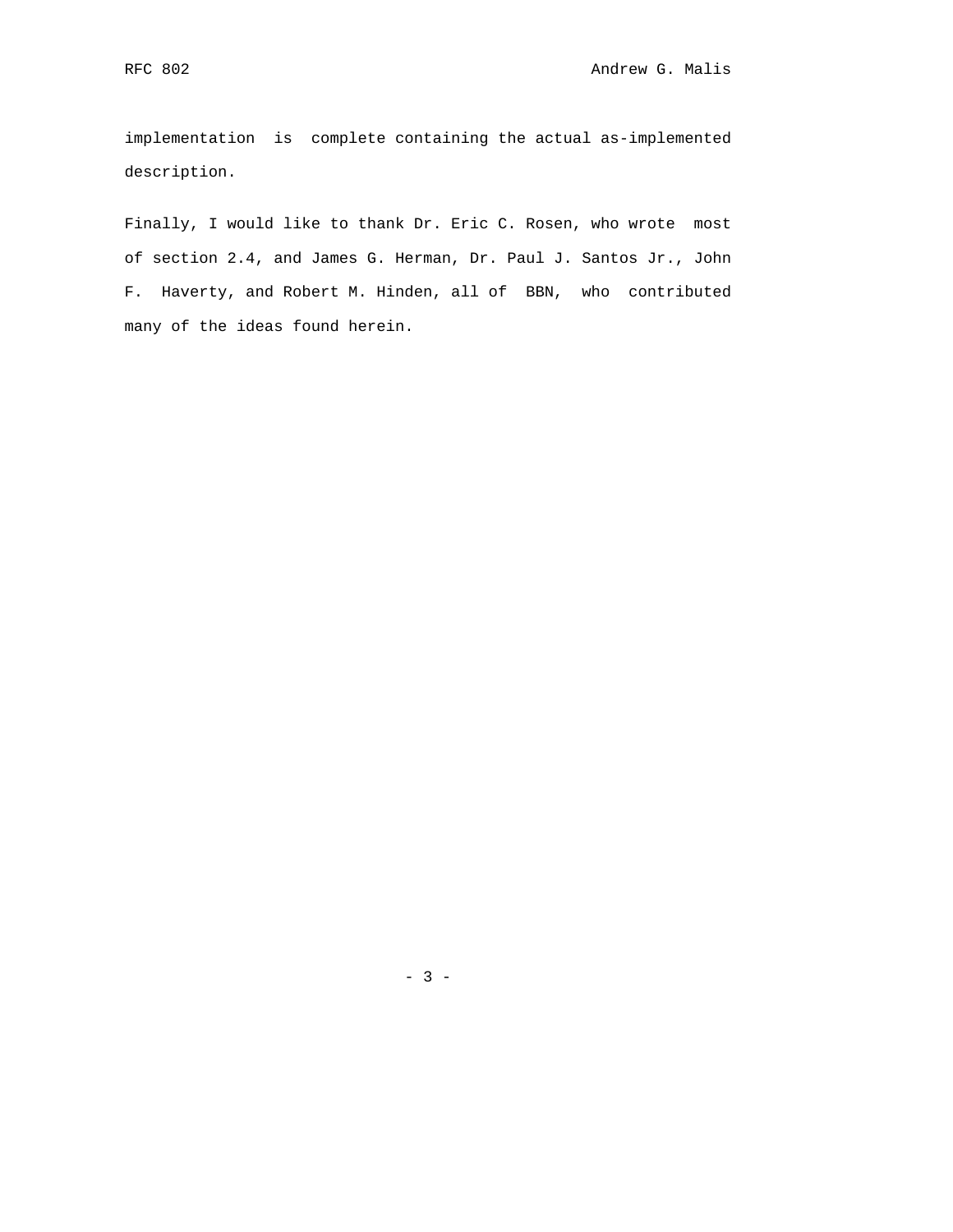2 THE ARPANET 1822L HOST ACCESS PROTOCOL

The ARPANET 1822L Host Access Protocol, which replaces the ARPANET 1822 Host Access Protocol described in Report 1822, sections 3.3 and 3.4, allows a host to use logical addressing to communicate with other hosts on the ARPANET. Basically, logical addressing allows hosts to refer to each other using an 1822L name (see section 2.1) which is independent of a host's physical location in the network. IEN 183 (also published as BBN Report 4473) [2] gives the use of logical addressing considerable justification. Among the advantages it cites are:

- o The ability to refer to each host on the network by a name independent of its location on the network.
- o Allowing different hosts to share the same host port on a time-division basis.
- o Allowing a host to use multi-homing (where a single host uses more than one port to communicate with the network).
- o And allowing several hosts that provide the same service to share the same name.

The main differences between the 1822 and 1822L protocols are the format of the leaders that are used to introduce messages between

- 4 -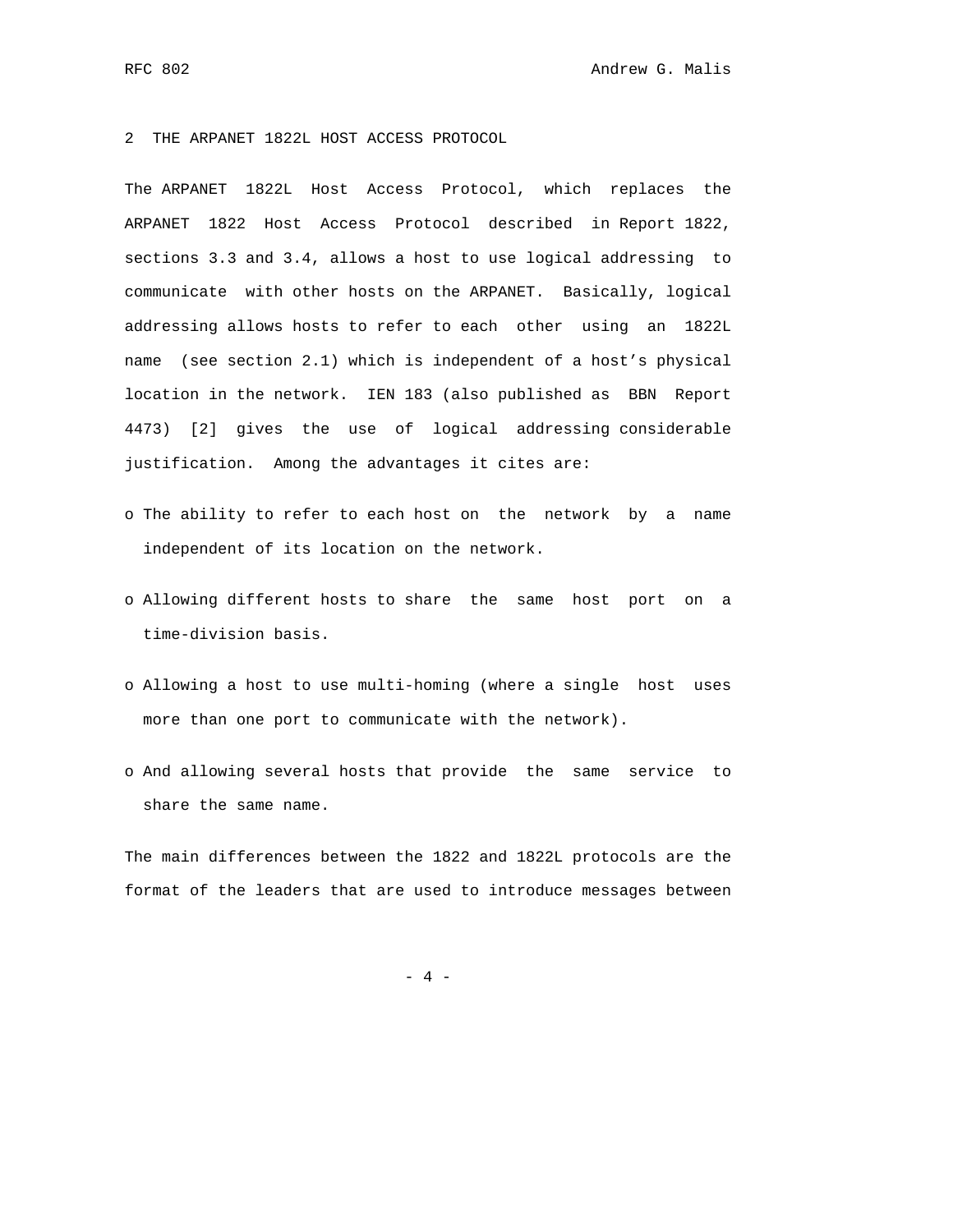a host and an IMP, and the specification in those leaders of the source and/or destination host(s). Hosts have the choice of using the 1822 or the 1822L protocol. When a host comes up on an IMP, it declares itself to be an 1822 host or an 1822L host host by the type of NOP message (see section 3.1) it uses. Once up, hosts can switch from one protocol to the other by issuing an appropriate NOP. Hosts that do not use the 1822L protocol will still be addressable by and can communicate with hosts that do, and vice-versa.

Another difference between the two protocols is that the 1822 leaders are symmetric, while the 1822L leaders are not. The term symmetric means that in the 1822 protocol, the exact same leader format is used for messages in both directions between the hosts and IMPs. For example, a leader sent from a host over a cable that was looped back onto itself (via a looping plug or faulty hardware) would arrive back at the host and appear to be a legal message from a real host (the destination host of the original message). In contrast, the 1822L headers are not symmetric, and a host can detect if the connection to its IMP is looped by receiving a message with the wrong leader format. This allows the host to take appropriate action upon detection of the loop.

 $- 5 -$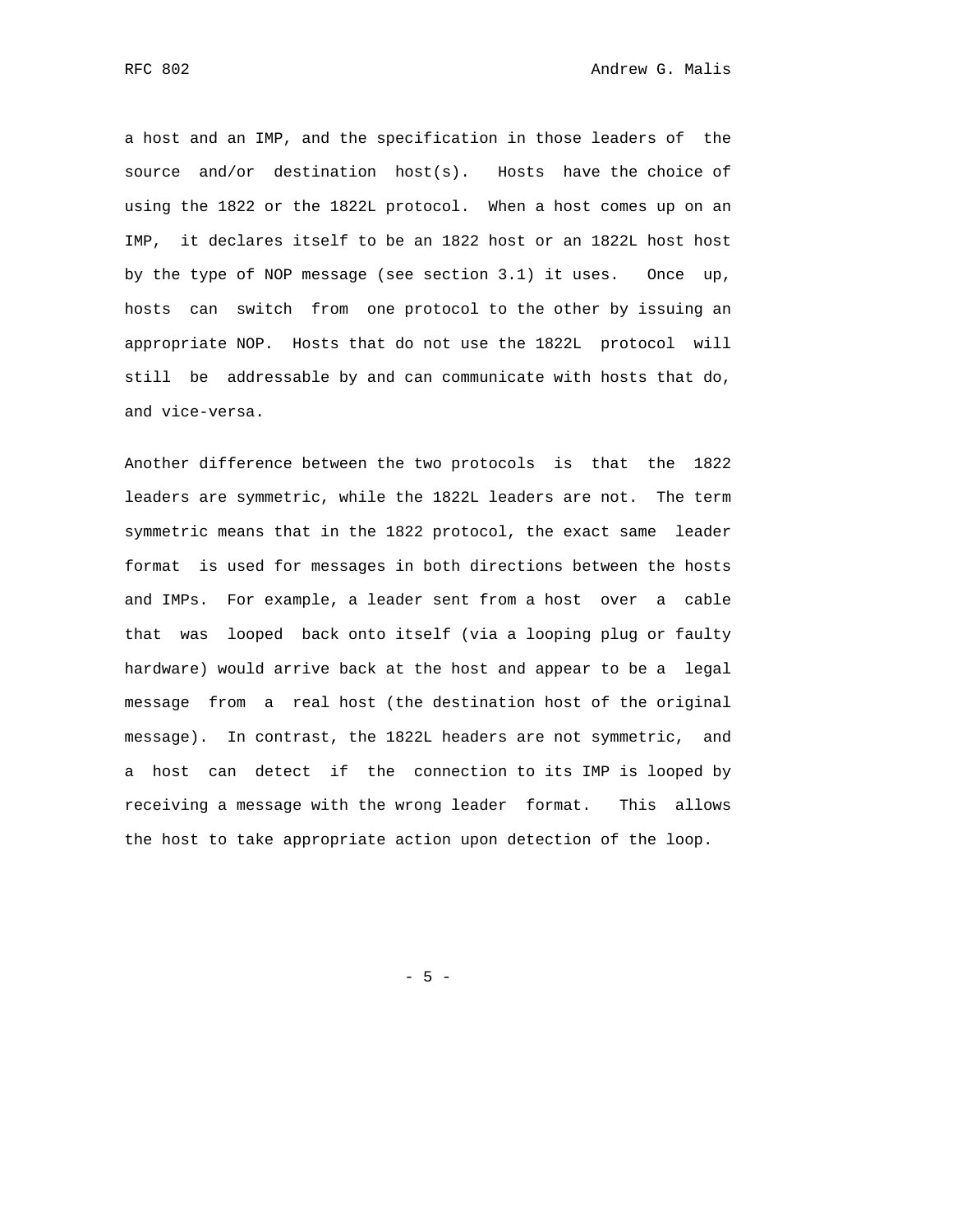## 2.1 Addresses and Names

The 1822 protocol defines one form of host specification, and the 1822L protocol defines two additional ways to identify network hosts. These three forms are 1822 addresses, 1822L names, and 1822L addresses.

1822 addresses are the 24-bit host addresses found in 1822 leaders. They have the following format:



Figure 1. 1822 Address Format

These fields are quite large, and the ARPANET will never use more than a fraction of the available address space. 1822 addresses are used in 1822 leaders only.

1822L names are 16-bit unsigned numbers that serve as a logical identifier for one or more hosts. 1822L names have a much simpler format:

- 6 -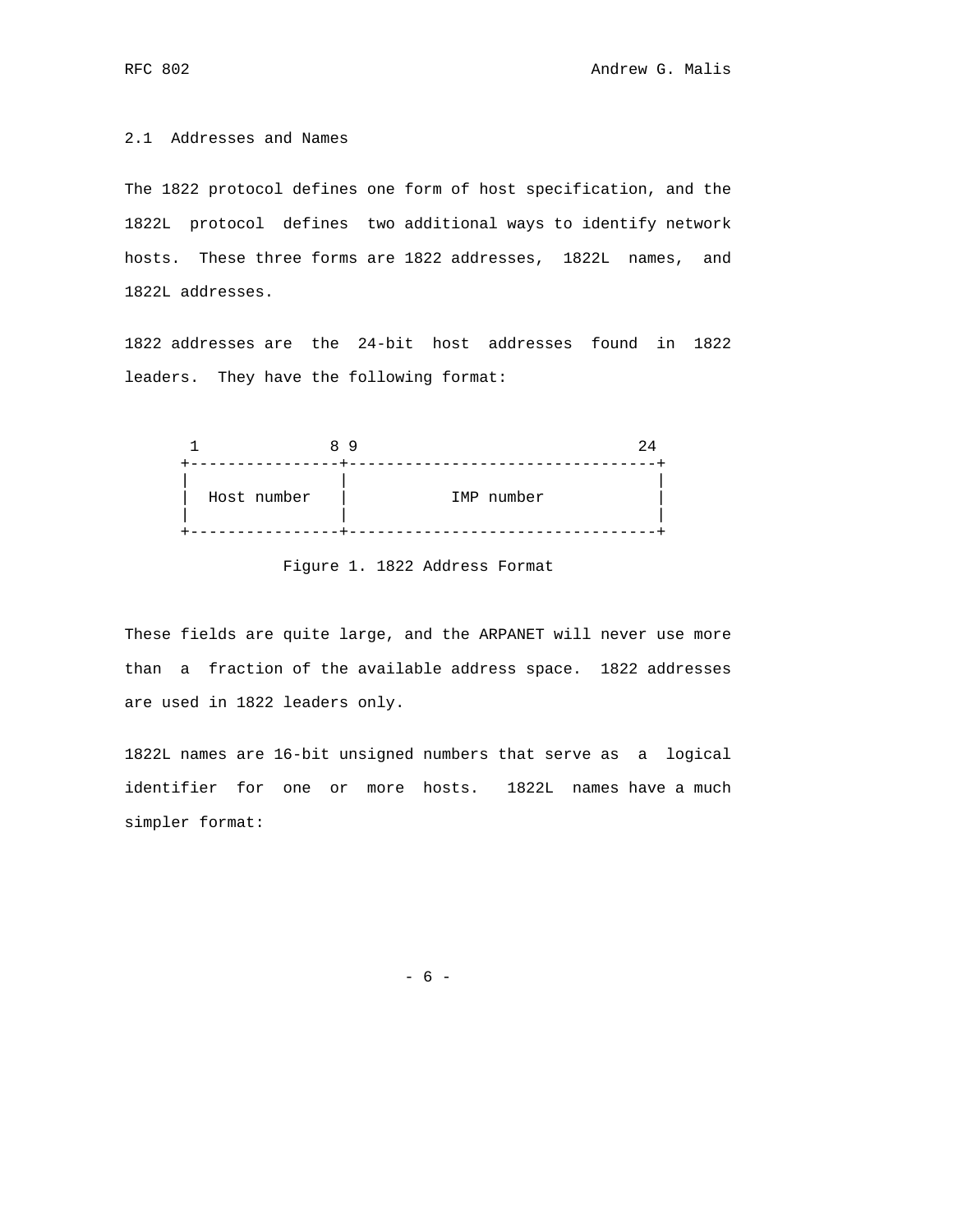

The 1822L names are just 16-bit unsigned numbers, except that bits 1 and 2 are not both zeros (see below). This allows over 49,000 hosts to be specified.

1822 addresses cannot be used in 1822L leaders, but there may be a requirement for an 1822L host to be able to address a specific physical host port or IMP fake host. 1822L addresses are used for this function. 1822L addresses form a subset of the 1822L name space, and have both bits 1 and 2 off.

| $\mathbf{1}$ | 2 3      |        | 89 |            |  |
|--------------|----------|--------|----|------------|--|
| $\mathsf 0$  | $0 \mid$ | host # |    | IMP number |  |

Figure 3. 1822L Address Format

- 7 -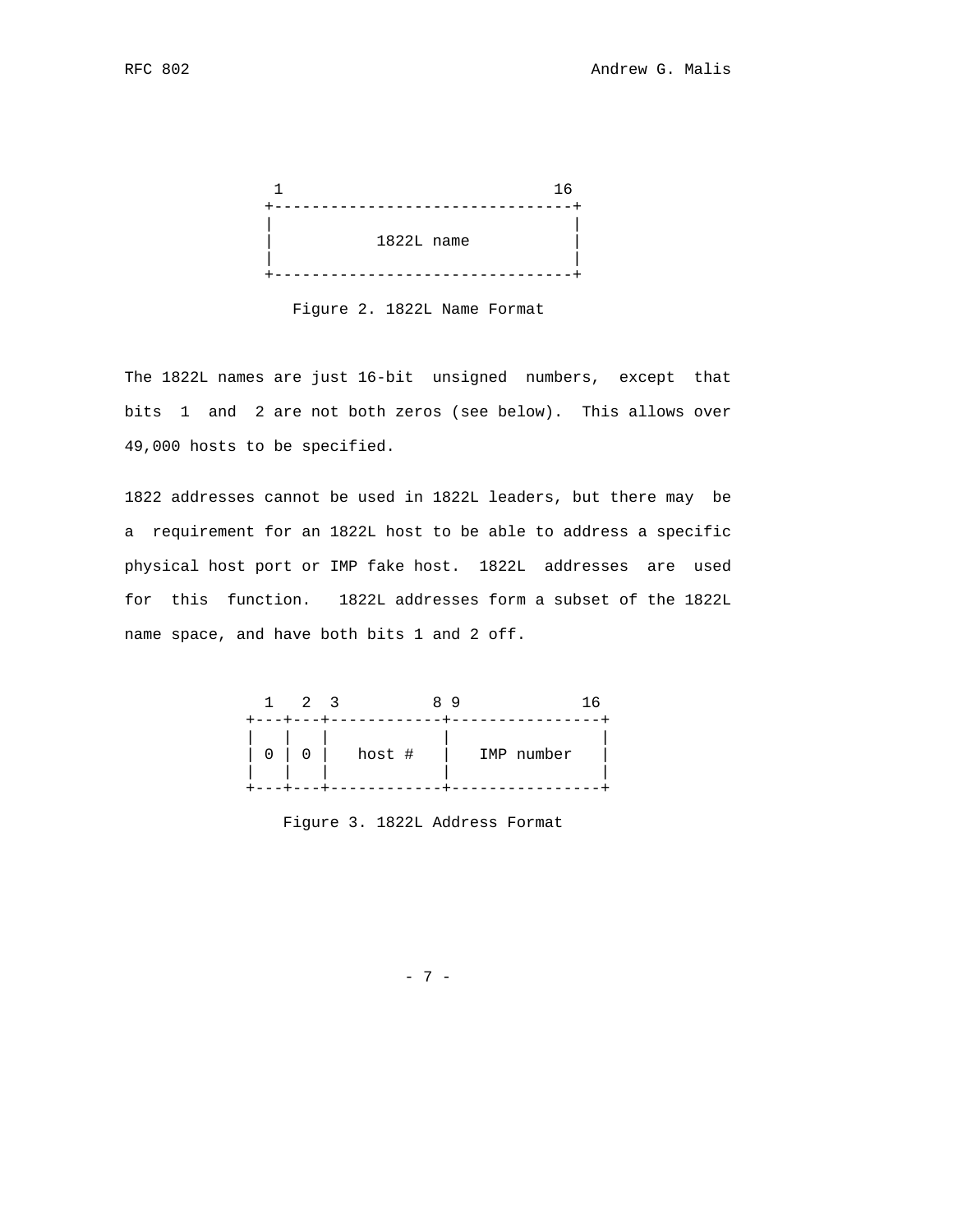This format gives 1822L hosts the ability to directly address hosts 0-59 at IMPs 1-255 (IMP 0 does not exist). Host numbers 60-63 are reserved for addressing the four fake hosts at each IMP.

## 2.2 Name Authorization and Effectiveness

Every host on a C/30 IMP, regardless of whether it is using the 1822 or 1822L protocol to access the network, will be assigned at least one 1822L name (logical address). Other 1822L hosts will use this name to address the host, wherever it may be physically located. Because of the implementation constraints mentioned in the introduction, hosts on non-C/30 IMPs cannot be assigned 1822L names. To circumvent this restriction, however, 1822L hosts can use 1822L addresses to access all other hosts on the network, no matter where they reside.

At this point, several questions arise: How are these names assigned, how do they become known to the IMPs (so that translations to physical addresses can be made), and how do the IMPs know which host is currently using a shared port? To answer each question in order:

- 8 -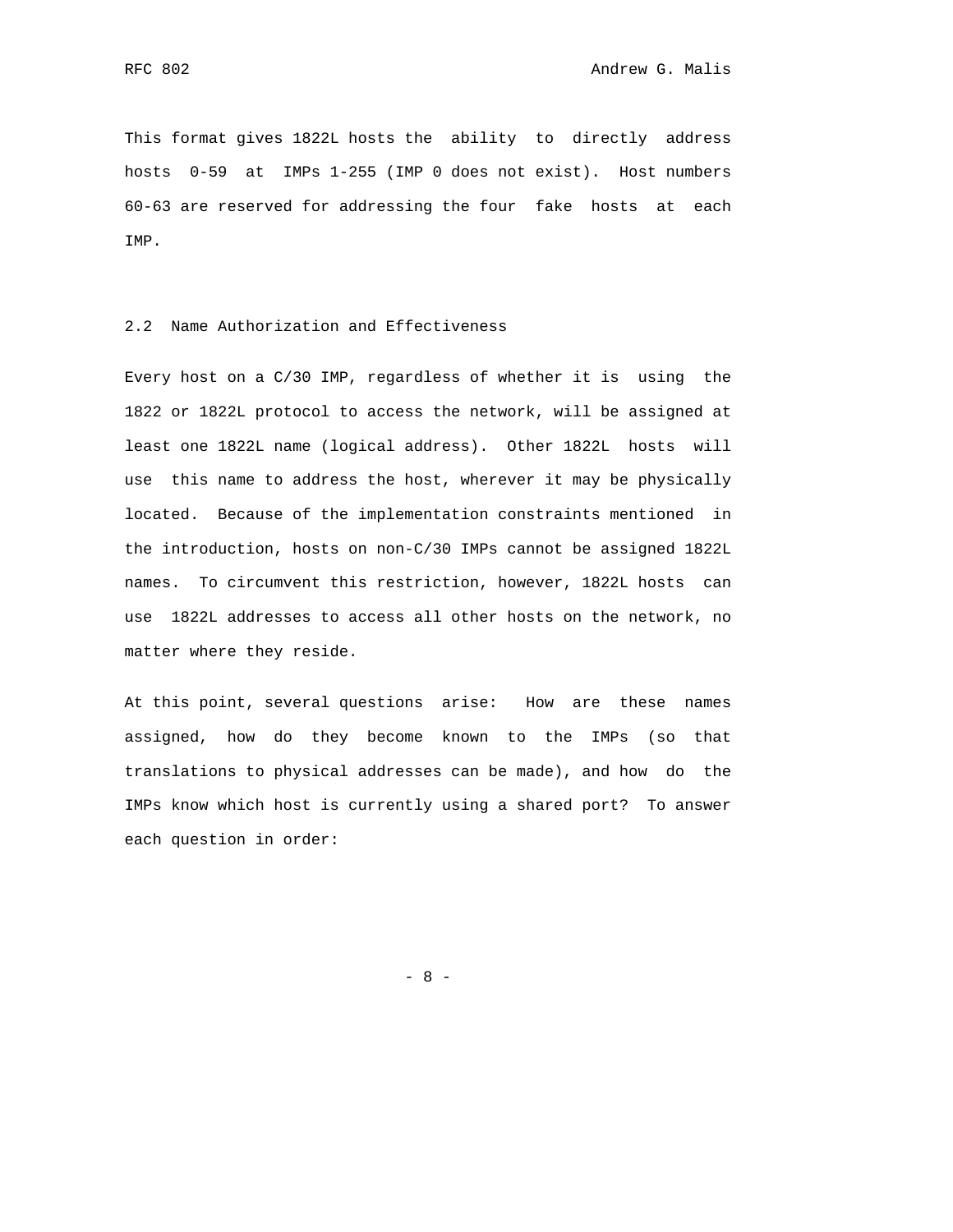Names are assigned by a central network administrator. When each name is created, it is assigned to a host (or a group of hosts) at one or more specific host ports. The host(s) are allowed to reside at those specific host ports, and nowhere else. If a host moves, it will keep the same name, but the administrator has to update the central database to reflect the new host port. Changes to this database are distributed to the IMPs by the Network Operations Center (NOC) at BBN. For a while, the host may be allowed to reside at either of (or both) the new and old ports. Once the correspondence between a name and one or more hosts ports where it may be used has been made official by the administrator, that name is said to be authorized. 1822L addresses, which actually refer to physical host ports, are always authorized in this sense.

Once a host has been assigned one or more names, it has to let the IMPs know where it is and what name(s) it is using. There are two cases to consider, one for 1822L hosts and another for 1822 hosts. The following discussion only pertains to hosts on C/30 IMPs.

When an IMP sees an 1822L host come up on a host port, the IMP has no way of knowing which host has just come up (several hosts may share the same port, or one host may prefer to be known by

- 9 -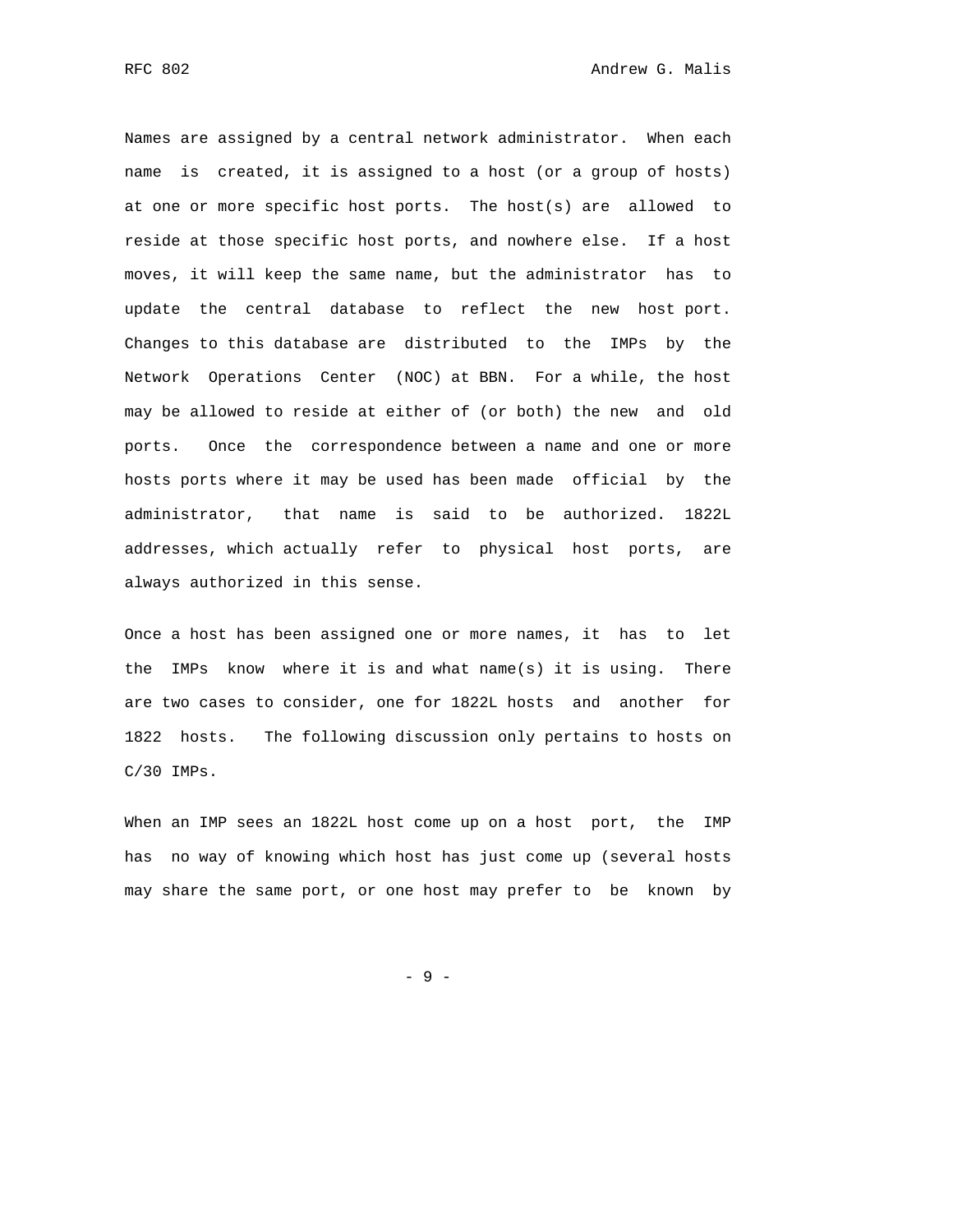different names at different times). This requires the host to let the IMP know what is happening before it can actually send and receive messages. This function is performed by a new hostto-IMP message, the Name Declaration Message (NDM), which lists the names that the host would like to be known by. The IMP checks its tables to see if each of the names is authorized, and sends an NDM Reply to the host saying which names in the list can be used for sending and receiving messages (i.e., which names are effective). A host can also use an NDM message to change its list of effective addresses (it can add to and delete from the list) at any time. The only constraint on the host is that any names it wishes to use can become effective only if they are authorized.

In the second case, if a host comes up on a C/30 IMP using the 1822 protocol, the IMP automatically makes the first name the IMP finds in its tables for that host become effective. Thus, even though the host is using the 1822 protocol, it can still receive messages from 1822L hosts via its 1822L name. Of course, it can also receive messages from an 1822L host via its 1822L address as well. (Remember, the distinction between 1822L names and addresses is that the addresses correspond to physical locations on the network, while the names are strictly logical identifiers). The IMPs translate between the different leaders

 $- 10 -$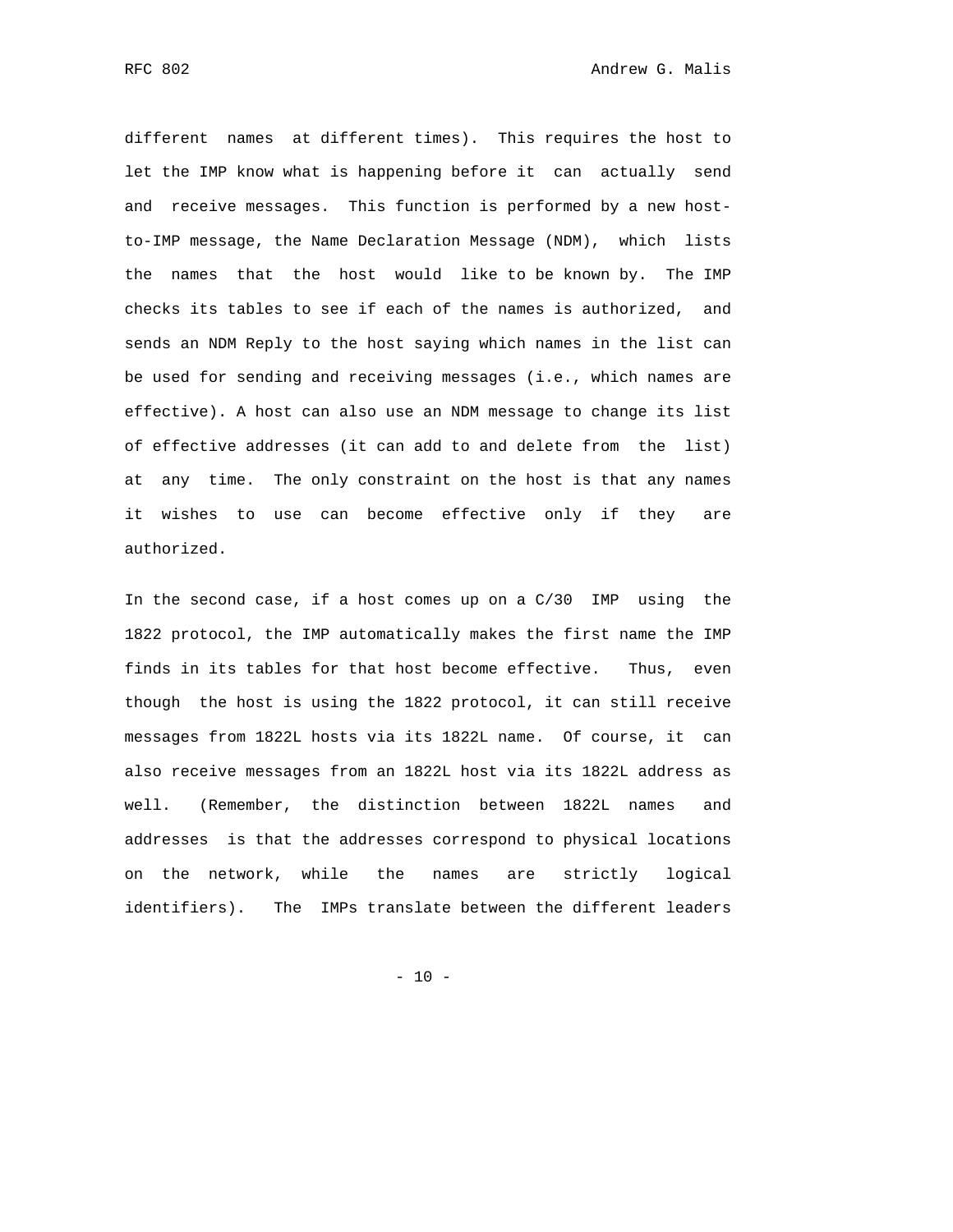and send the proper leader in each case (more on this below).

The third question above has by now already been answered. When an 1822L host comes up, it uses the NDM message to tell the IMP which host it is (which names it is known by). Even if this is a shared port, the IMP knows which host is currently connected.

Whenever a host goes down, its names automatically become noneffective. When it comes back up, it has to make them effective again.

Several hosts can share the same 1822L name. If more than one of these hosts is up at the same time, any messages sent to that 1822L name will be delivered to just one of the hosts sharing that name, and a RFNM will be returned as usual. However, the sending host will not receive any indication of which host received the message, and subsequent messages to that name are not guaranteed to be sent to the same host. Typically, hosts providing exactly the same service could share the same 1822L name in this manner.

Similarly, when a host is multi-homed, the same 1822L name may refer to more than one host port (all connected to the same host). If the host is up on only one of those ports, that port will be used for all messages addressed to it. However, if the

 $- 11 -$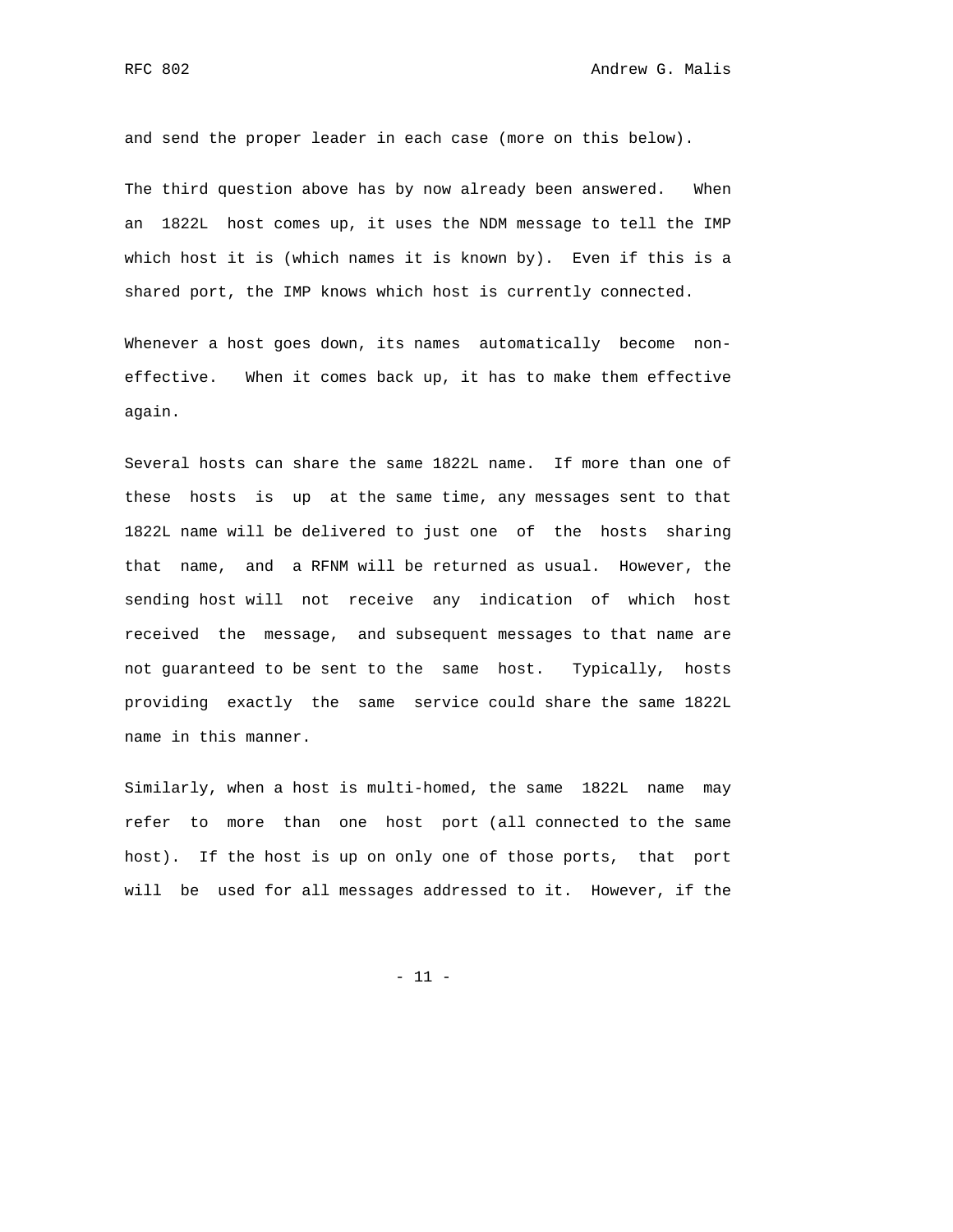host were up on more than one port, the message would be delivered over just one of those ports, and the subnet would choose which port to use. This port selection could change from message to message. If a host wanted to insure that certain messages were delivered to it on specific ports, these messages could use either the port's 1822L address or a specific 1822L name that referred to that port alone.

Some further details are required on communications between 1822 and 1822L hosts. Obviously, when 1822 hosts converse, or when 1822L hosts converse, no conversions between leaders and address formats are required. However, this becomes more complicated when 1822 and 1822L hosts converse with each other.

The following figure illustrates how these addressing combinations are handled, showing how each type of host can access every other type of host. There are three types of hosts: "1822 on C/30" signifies an 1822 host that is on a C/30 IMP, "1822L" signifies an 1822L host (on a C/30 IMP), and "1822 on non-C/30" signifies a host on an non-C/30 IMP (which cannot support the 1822L protocol). The table entry shows the protocol and host address format(s) that the source host can use to reach the destination host.

- 12 -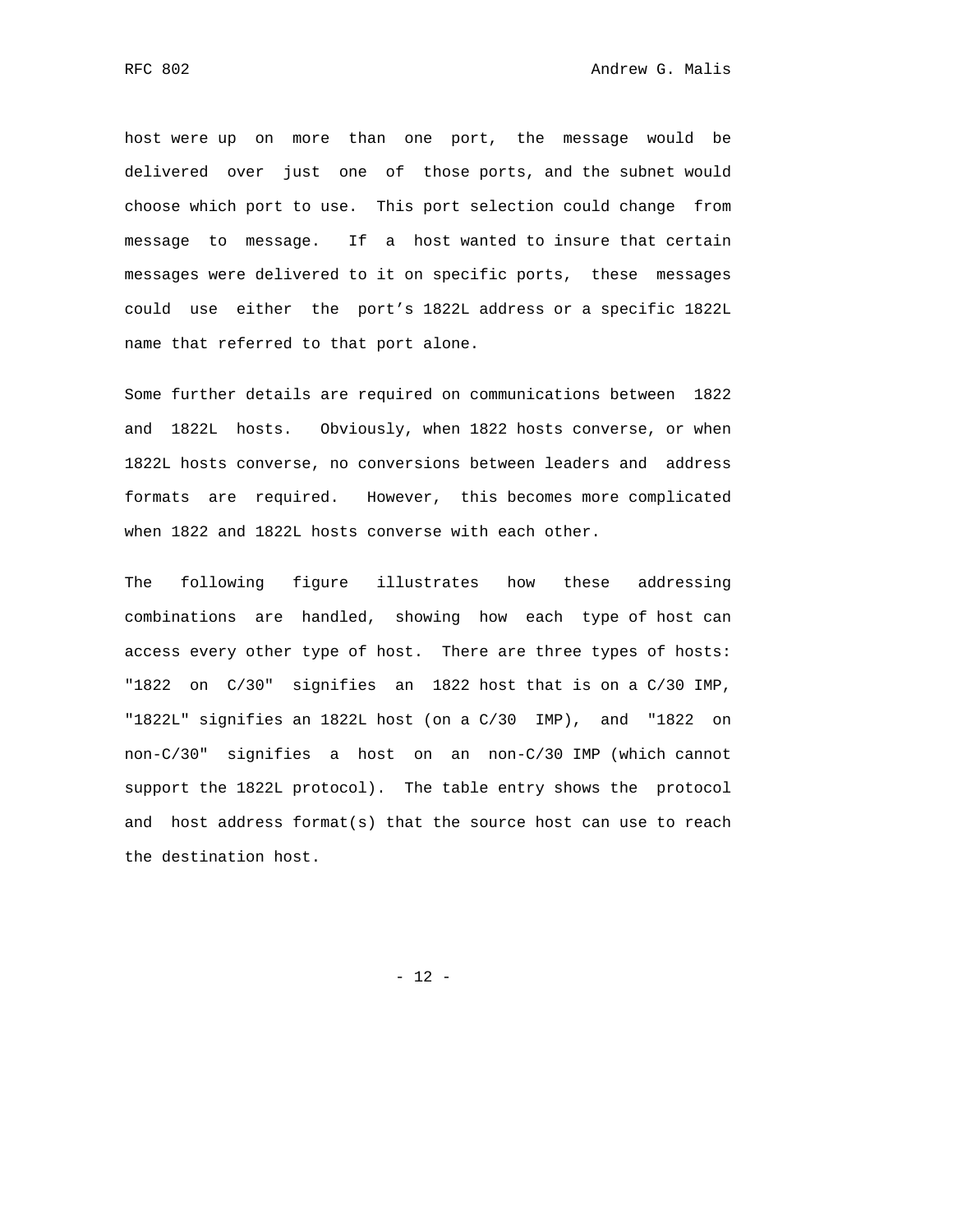|                       |                                                               | Destination Host                |                                                   |
|-----------------------|---------------------------------------------------------------|---------------------------------|---------------------------------------------------|
| Source<br>Host        | 1822 on C/30                                                  | 1822L                           | 1822 on $non-C/30$                                |
| 1822 on<br>C/30       | 1822                                                          | 1822<br>(note 1)                | 1822                                              |
| 1822L                 | 1822L, using<br>$1822L$ name or<br>address (note 2)   address | 1822L, using<br>$1822L$ name or | $1822L$ , using<br>1822L address<br>only (note 2) |
| 1822 on<br>$non-C/30$ | 1822                                                          | 1822<br>(note 1)                | 1822                                              |

- Note 1: The message is presented to the destination host with an 1822L leader containing the 1822L addresses of the source and destination hosts. If either address cannot be encoded as an 1822L address, then the message is not delivered and and error message is sent to the source host.
- Note 2: The message is presented to the destination host with an 1822 leader containing the 1822 address of the source host.

Figure 4. Communications between different host types

- 13 -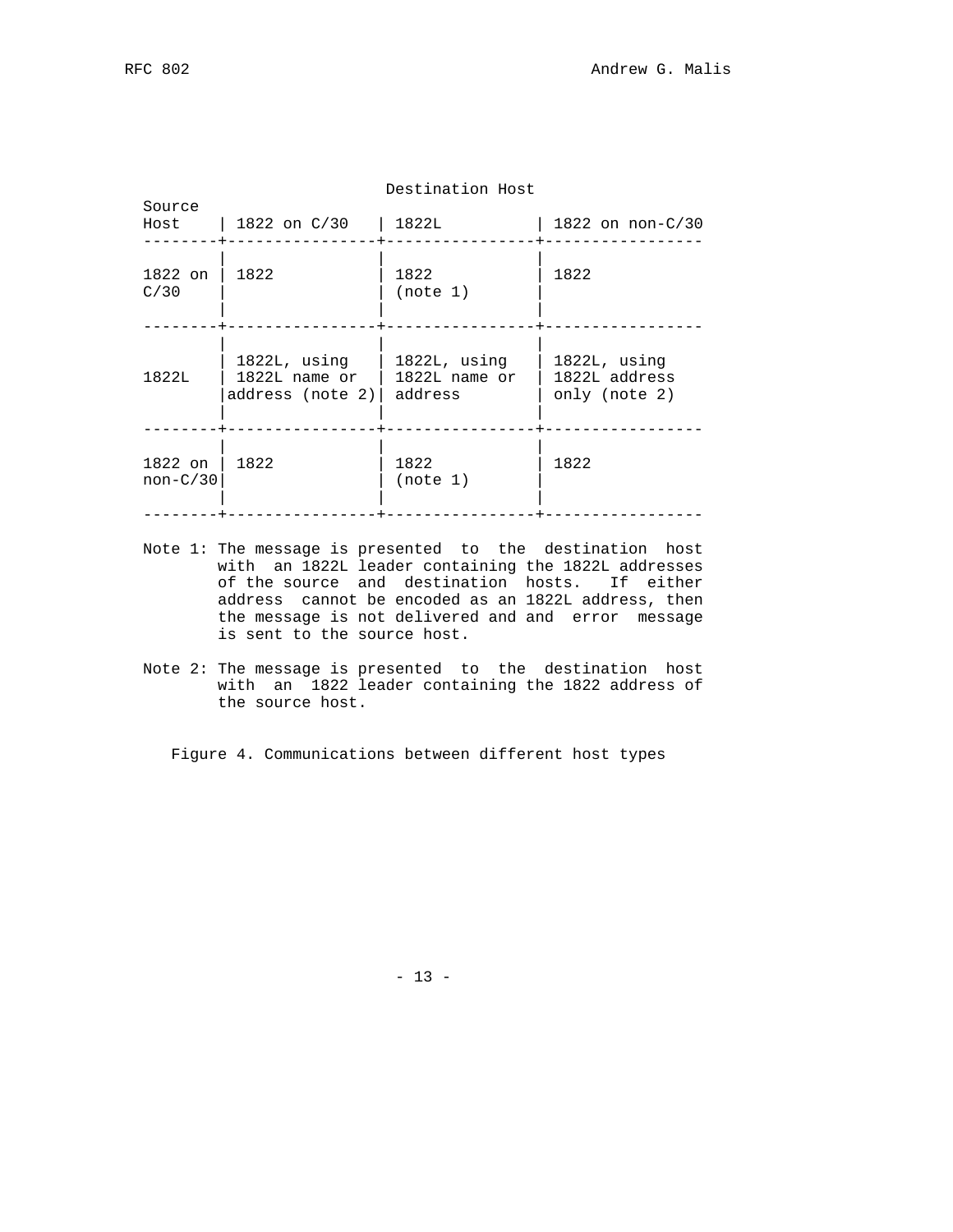### 2.3 Uncontrolled Messages

Uncontrolled messages (see 1822(3.6)) present a unique problem for the 1822L protocol. Uncontrolled messages use none of the normal ordering and error-control mechanisms in the IMP, and do not use the normal subnetwork connection facilities. As a result, uncontrolled messages need to carry all of their overhead with them, including source and destination addresses. If 1822L addresses are used when sending an uncontrolled message, additional information is now required by the subnetwork when the message is transferred to the destination IMP. This means that less host-to-host data can be contained in the message than is possible between 1822 hosts.

Uncontrolled messages that are sent between 1822 hosts may contain not more than 991 bits of data. Uncontrolled messages that are sent to and/or from 1822L hosts are limited to 32 bits less, or not more than 959 bits. Messages that exceed this length will result in an error indication to the host, and the message will not be sent. This error indication represents an enhancement to the previous level of service provided by the IMP, which would simply discard an overly long uncontrolled message without notification.

- 14 -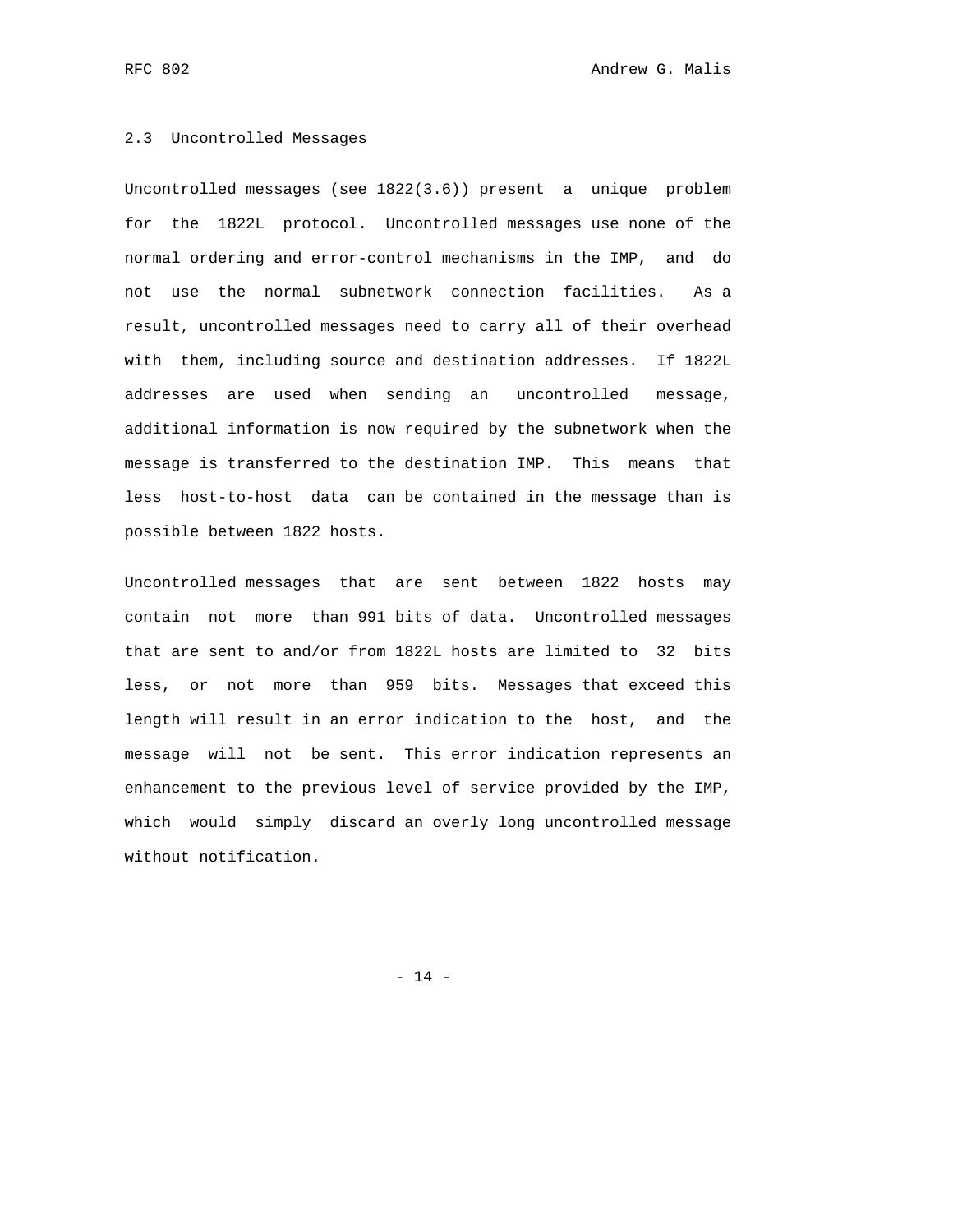Other enhancements that are provided for uncontrolled message service are a notification to the host of any message-related errors that are detected by the host's IMP when it receives the message. A host will be notified if an uncontrolled message contains an error in the 1822L name specification, such as the name not being authorized or effective, or if the remote host is unreachable (which is indicated by none of its names being effective), or if network congestion control throttled the message before it left the source IMP. The host will not be notified if the uncontrolled message was lost for some reason once it was transmitted by the source IMP.

### 2.4 The Short-Blocking Feature

The short-blocking feature of the 1822 and 1822L protocols is designed to allow a host to present messages to the IMP without causing the IMP to not accept further messages from the host for long amounts of time (up to 15 seconds). It is a replacement for the non-blocking host interface described in 1822(3.7), and that description should be ignored.

 $- 15 -$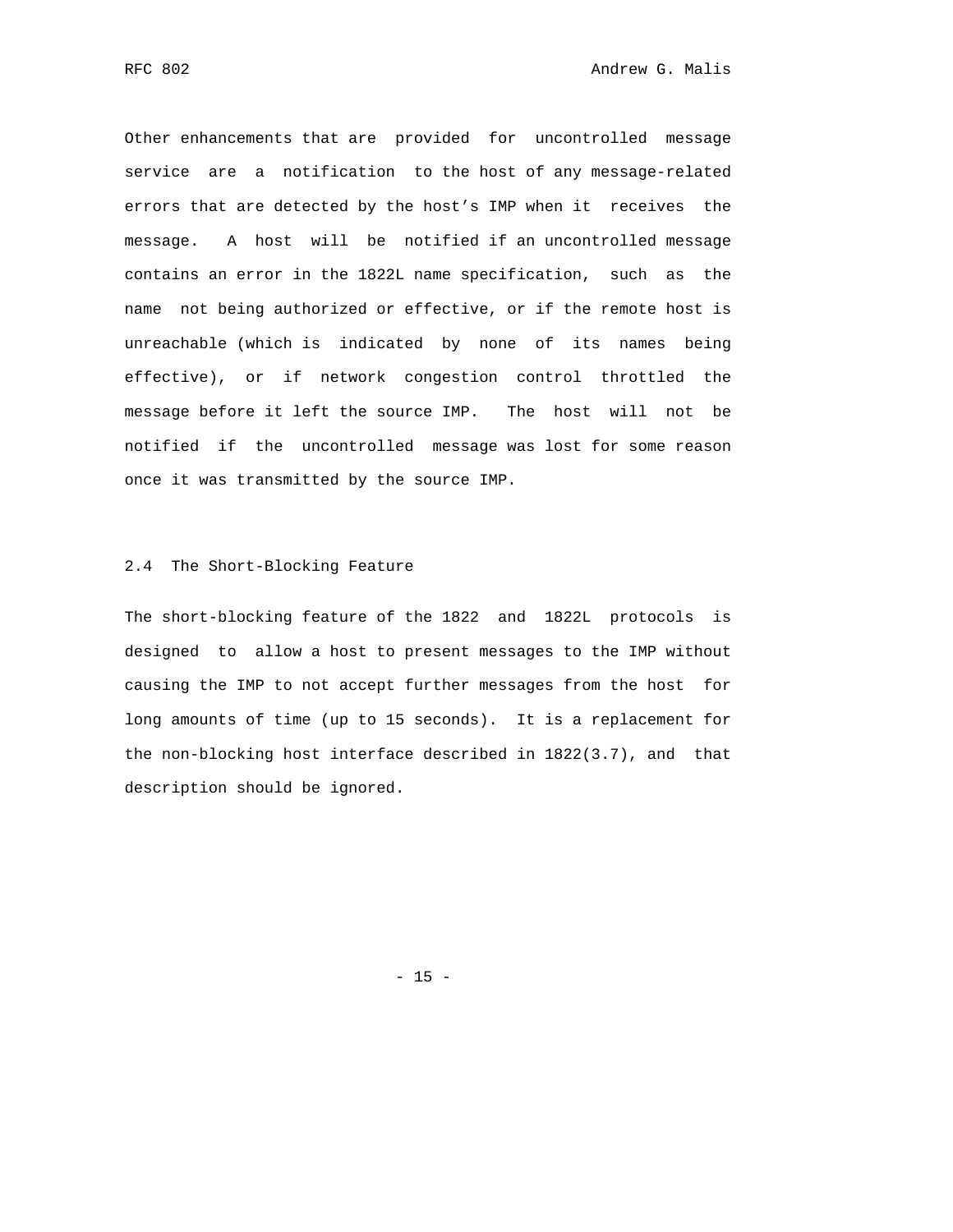### 2.4.1 Host Blocking

Most commonly, when a source host submits a message to an IMP, the IMP immediately processes that message and sends it on its way to its destination host. Sometimes, however, the IMP is not able to process the message immediately. Processing a message requires a significant number of resources, and when the network is heavily loaded, there can sometimes be a long delay before the necessary resources become available. In such cases, the IMP must make a decision as to what to do while it is attempting to gather the resources.

One possibility is for the IMP to stop accepting messages from the source host until it has gathered the resources needed to process the message just submitted. This strategy is known as blocking the host, and is basically the strategy that has been used in the ARPANET up to the present. When a host submits a message to an IMP, all further transmissions from that host to that IMP are blocked until the message can be processed.

It is important to note, however, that not all messages require the same set of resources in order to be processed by the IMP. The particular set of resources needed will depend on the message type, the message length, and the destination host of the message (see below). Therefore, although it might take a long time to

- 16 -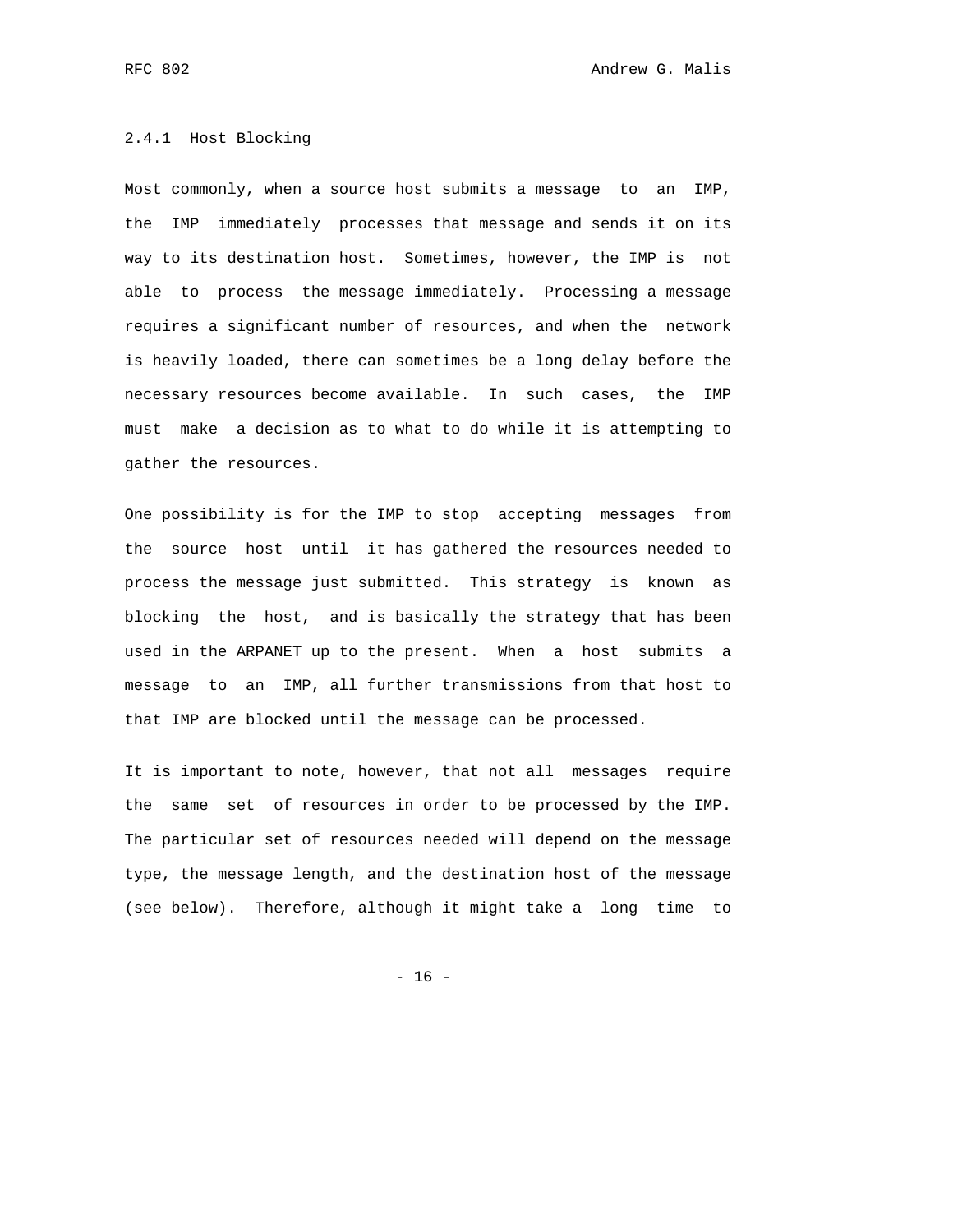gather the resources needed to process some particular message, it might take only a short time to gather the resources needed to process some other message. This fact exposes a significant disadvantage in the strategy of blocking the host. A host which is blocked may have many other messages to submit which, if only they could be submitted, could be processed immediately. It is "unfair" for the IMP to refuse to accept these message until it has gathered the resources for some other, unrelated message. Why should messages for which the IMP has plenty of resources be delayed for an arbitrarily long amount of time just because the IMP lacks the resources needed for some other message?

A simple way to alleviate the problem would be to place a limit on the amount of time during which a host can be blocked. This amount of time should be long enough so that, in most circumstances, the IMP will be able to gather the resources needed to process the message within the given time period. If, however, the resources cannot be gathered in this period of time, the IMP will flush the message, sending a reply to the source host indicating that the message was not processed, and specifying the reason that it could not be processed. However, the resource gathering process would continue. The intention is that the host resubmit the message in a short time, when, hopefully, the resource gathering process has concluded

- 17 -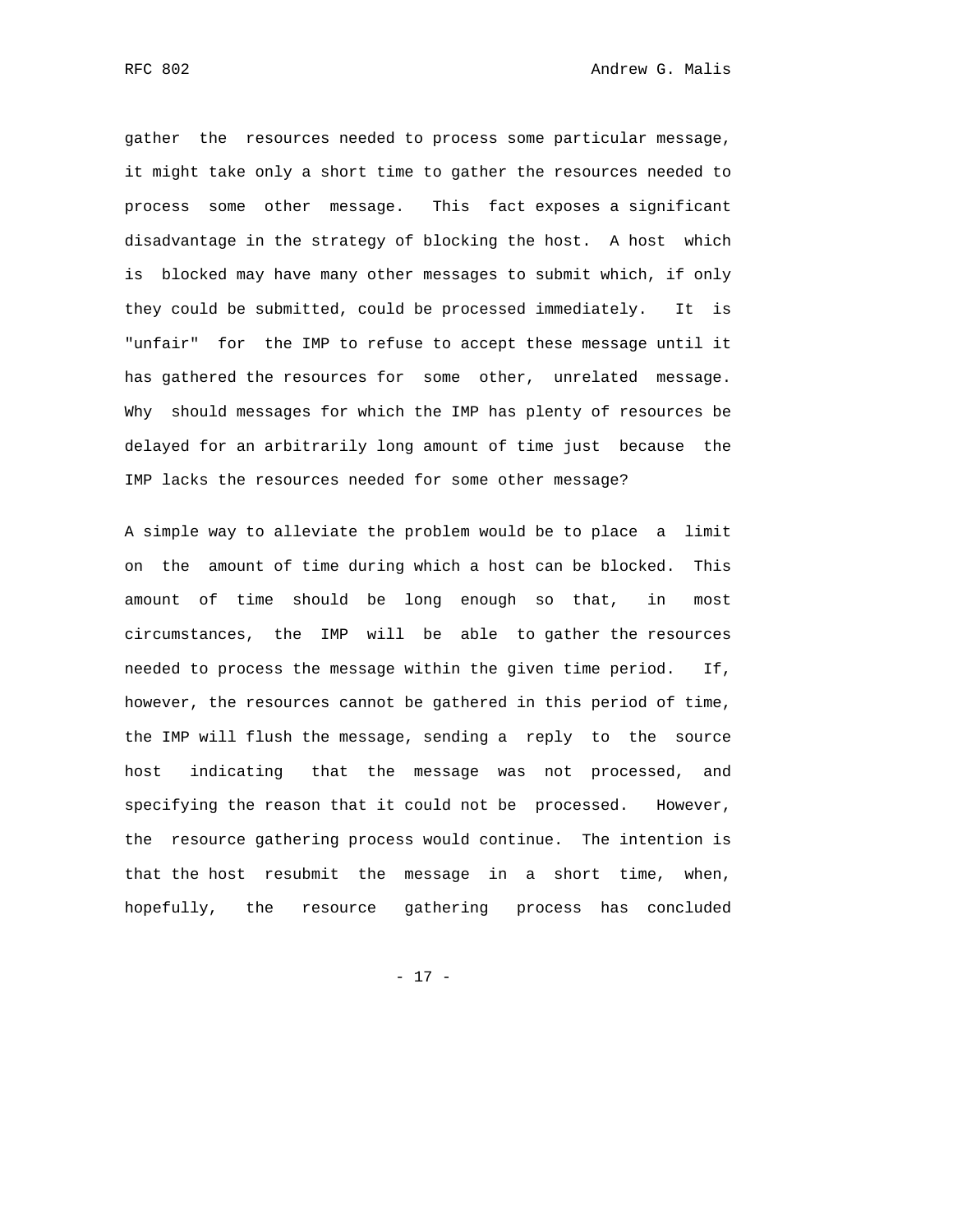successfully. In the meantime, the host can submit other messages, which may be processed sooner. This strategy does not eliminate the phenomenon of host blocking, but only limits the time during which a host is blocked. This shorter time limit will generally fall somewhere in the range of 100 milliseconds to 2 seconds, with its value possibly depending on the reason for the blocking.

Note, however, that there is a disadvantage to having short blocking times. Let us say that the IMP accepts a message if it has all the resources needed to process it. The ARPANET provides a sequential delivery service, whereby messages with the same priority, source host, and destination host are delivered to the destination host in the same order as they are accepted from the source host. With short blocking times, however, the order in which the IMP accepts messages from the source host need not be the same as the order in which the source host originally submitted the messages. Since the two data streams (one in each direction) between the host and the IMP are not synchronized, the host may not receive the reply to a rejected message before it submits subsequent messages of the same priority for the same destination host. If a subsequent message is accepted, the order of acceptance differs from the order of original submission, and the ARPANET will not provide the same type of sequential delivery

- 18 -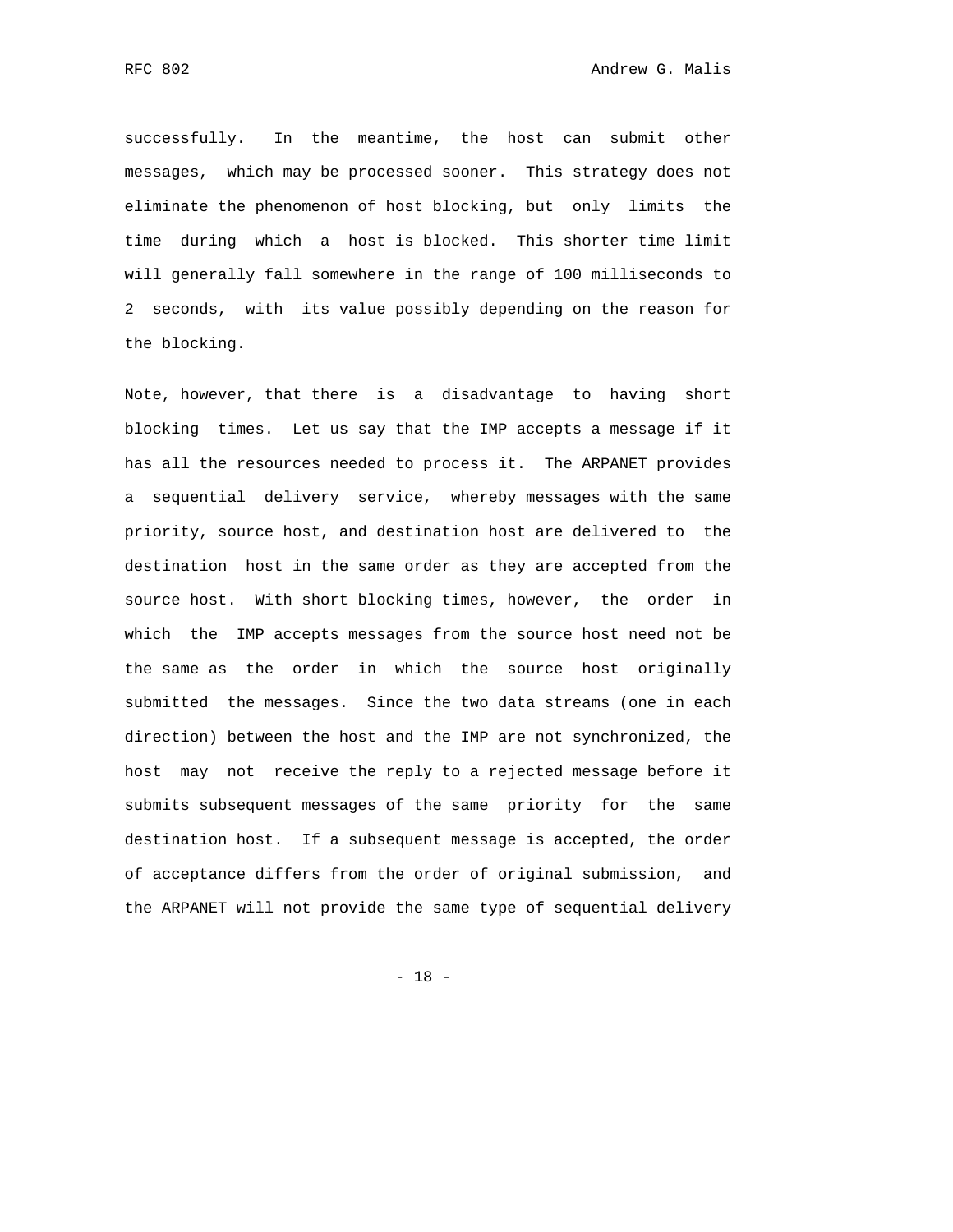that it has in the past.

Up to now, type 0 (regular) messages have only had sub-types available to request the standard blocking timeout. The shortblocking feature makes available new sub-types that allow the host to request messages to be short-blocking, i.e. only cause the host to be blocked for a short amount of time if the message cannot be immediately processed. See section 3.1 for a complete list of the available sub-types.

If sequential delivery by the subnet is a strict requirement, as would be the case for messages produced by NCP, the shortblocking feature cannot be used. For messages produced by TCP, however, the use of the short-blocking feature is allowed and recommended.

## 2.4.2 Reasons for Host Blockage

There are a number of reasons why a message could cause a long blockage in the IMP, which would result in the rejection of a short-blocking message. The IMP signals this rejection of a short-blocking message by using the Incomplete Transmission (Type 9) message, using the sub-type field to indicate which of the above reasons caused the rejection of the message. See section

- 19 -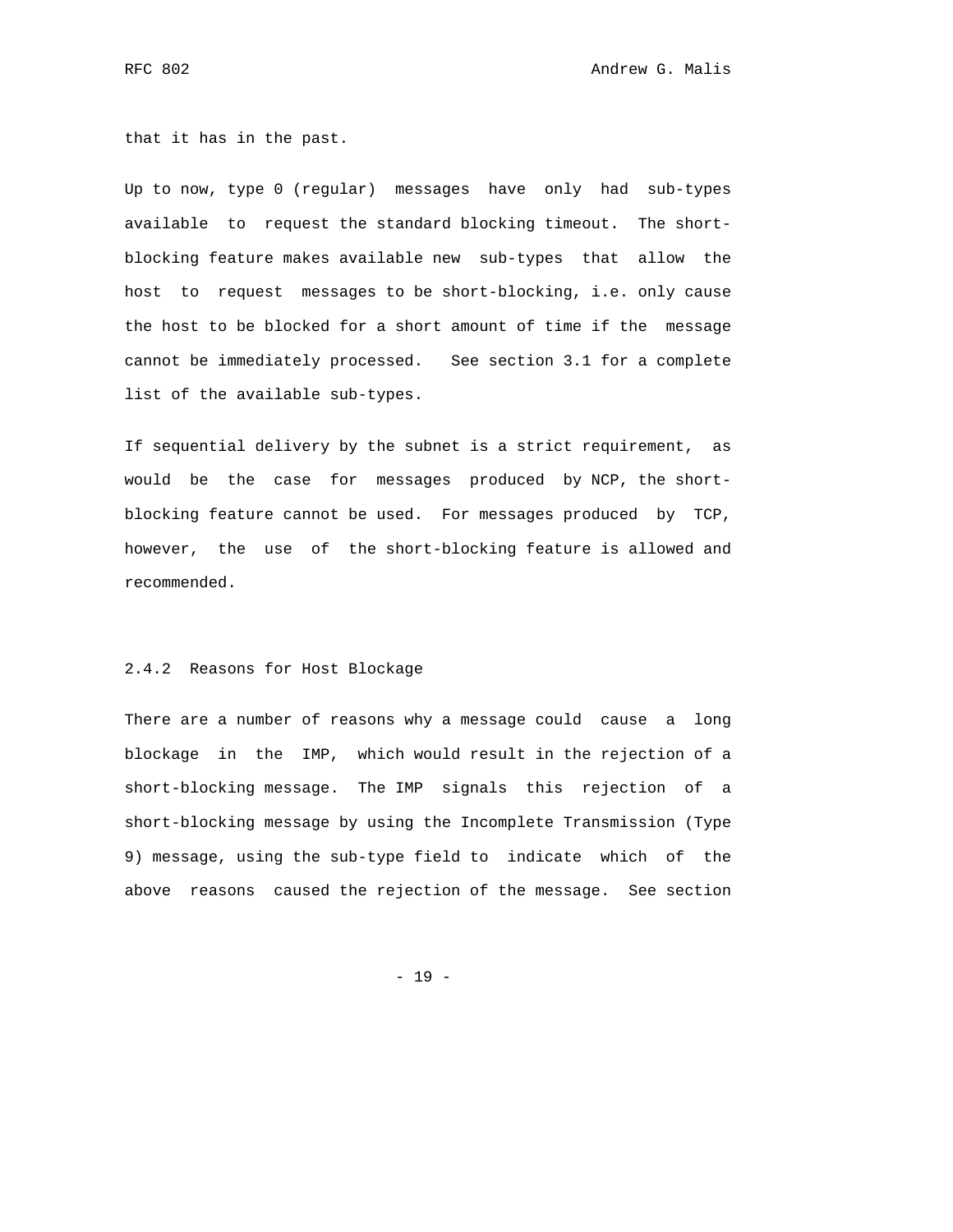3.2 for a summary of the Incomplete Transmission message and a complete list of its sub-types. The sub-types that apply to the short-blocking feature are:

- 6. Connection setup-delay: Although the IMP presents a simple message-at-a-time interface to the host, it provides an internal connection-oriented (virtual circuit) service, except in the case of uncontrolled messages (see section 2.3). Two messages are considered to be on the same connection if they have the same source host (i.e., they are submitted to the same IMP over the same host interface), the same priority, and the same destination host name or address. The subnet maintains internal connection set-up and tear-down procedures. Connections are set up as needed, and are torn down only after a period of inactivity. Occasionally, network congestion or resource shortage will cause a lengthy delay in connection set-up. During this period, no messages for that connection can be accepted, but other messages can be accepted.
- 7. End-to-end flow control: For every message that a host submits to an IMP (except uncontrolled messages) the IMP eventually returns a reply to the host indicating the disposition of the message. Between the time that the

 $- 20 -$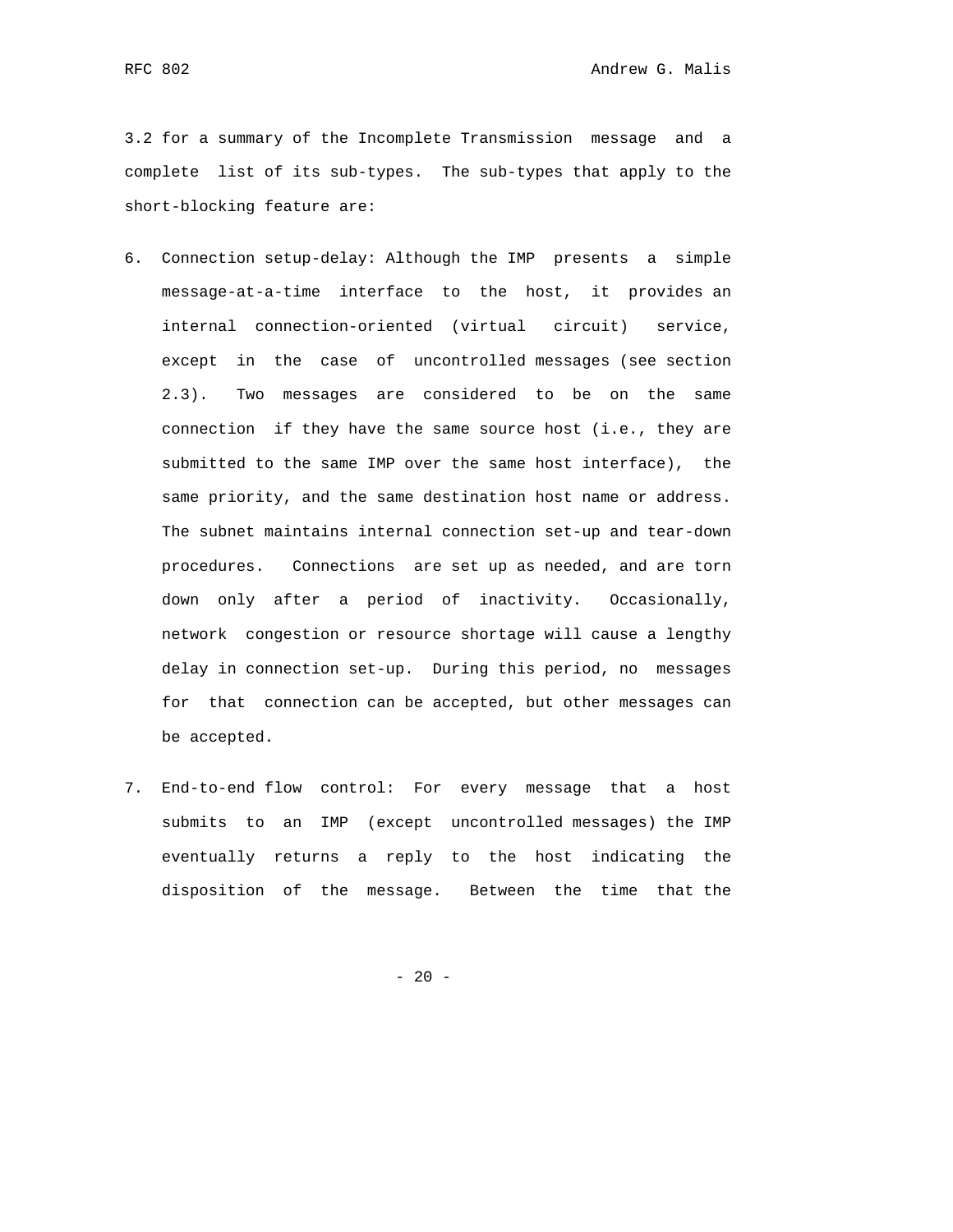message is submitted and the time the host receives the reply, the message is said to be outstanding. The ARPANET allows only eight outstanding messages on any given connection. If there are eight outstanding messages on a given connection, and a ninth is submitted, it cannot the accepted. If a message is refused because its connection is blocked due to flow control, messages on other connections can still be accepted.

 End-to-end flow control is the most common cause of host blocking in the ARPANET at present.

8. Destination IMP buffer space shortage: If the host submits a message of more than 1008 bits (exclusive of the 96-bit leader), buffer space at the destination IMP must be reserved before the message can be accepted. Buffer space at the destination IMP is always reserved on a per-connection basis. If the destination IMP is heavily loaded, there may be a lengthy wait for the buffer space; this is another common cause of blocking in the present ARPANET. Messages are rejected for this reason based on their length and connection; messages of 1008 or fewer bits or messages for other connections may still be acceptable.

- 21 -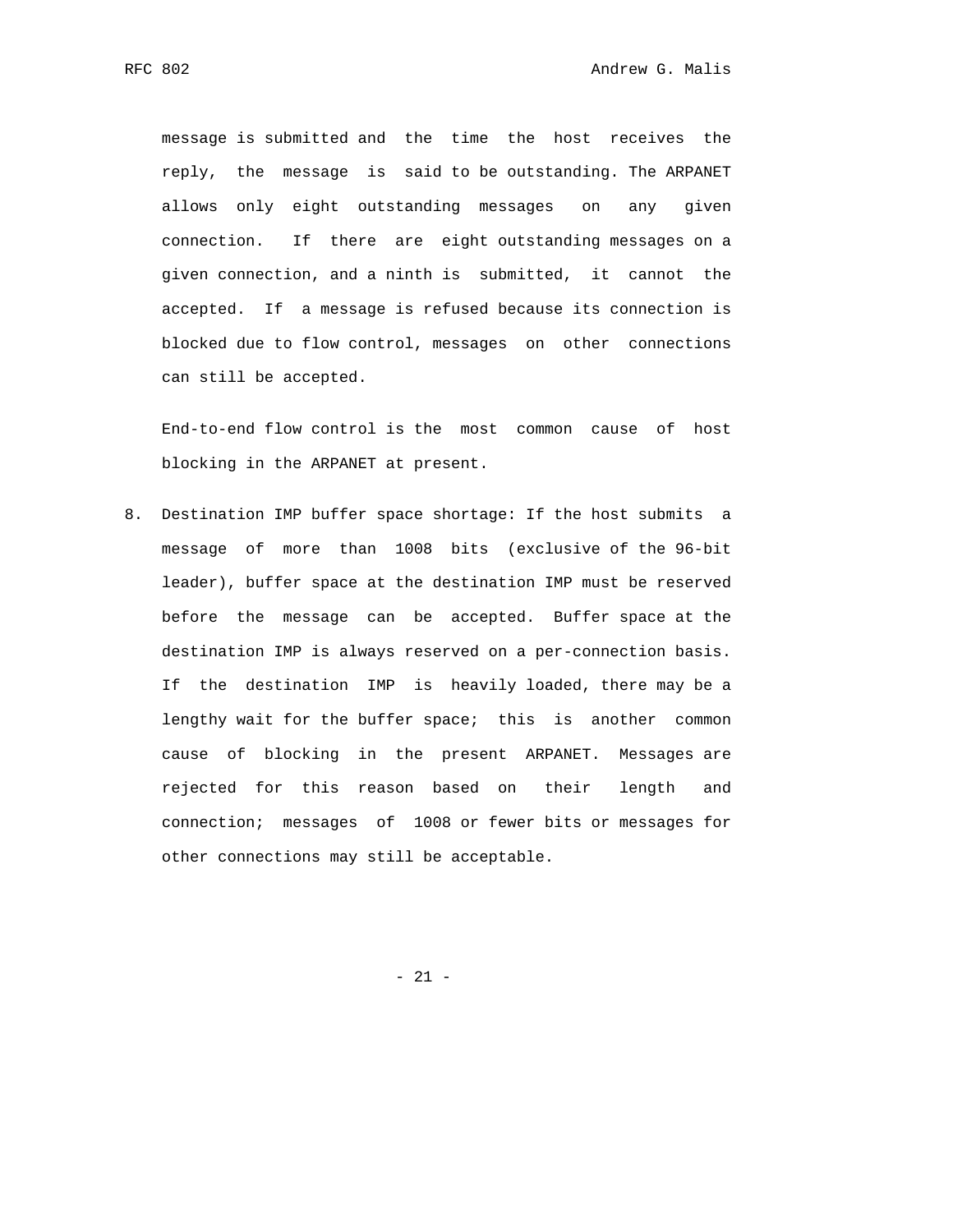- 9. Congestion control: A message may be refused for reasons of congestion control if the path via the intermediate IMPs and lines to the destination IMP is too heavily loaded to handle additional traffic. Messages to other destinations may be acceptable, however.
- 10. Local resource shortage: Sometimes the source IMP itself is short of buffer space, table entries, or some other resource that it needs to accept a message. Unlike the other reasons for message rejection, this resource shortage will affect all messages equally, except for uncontrolled messages. The message's size or connection is not relevant.

The short-blocking feature is available to all hosts on C/30 IMPs, whether they are using the 1822 or 1822L protocol, through the use of Type 0, sub-type 1 and 2 messages. A host using these sub-types should be prepared to correctly handle Incomplete Transmission messages from the IMP.

### 2.5 Establishing Host-IMP Communications

When a host comes up on an IMP, or after there has been a break in the communications between the host and its IMP (see 1822(3.2)), the orderly flow of messages between the host and the

- 22 -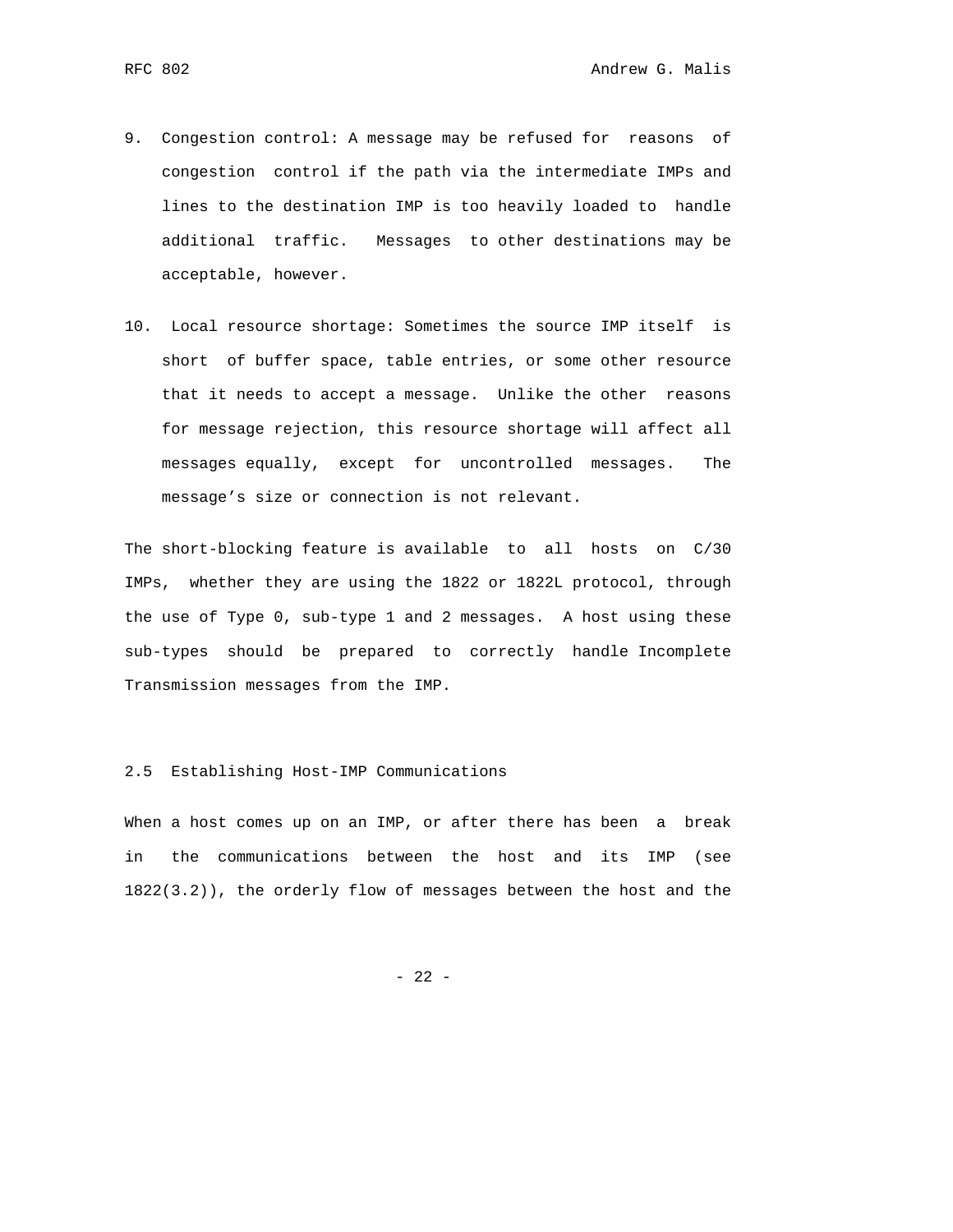IMP needs to be properly (re)established. This allows the IMP and host to recover from most any failure in the other or in their communications path, including a break in mid-message.

The first messages that a host should send to its IMP are three NOP messages. Three messages are required to insure that at least one message will be properly read by the IMP (the first NOP could be concatenated to a previous message if communications had been broken in mid-stream, and the third provides redundancy for the second). These NOPs serve several functions: they synchronize the IMP with the host, they tell the IMP how much padding the host requires between the message leader and its body, and they also tell the IMP whether the host will be using 1822 or 1822L leaders.

Similarly, the IMP will send three NOPs to the host when it detects that the host has come up. Actually, the IMP will send six NOPs, alternating three 1822 NOPs with three 1822L NOPs. Thus, the host will see three NOPs no matter which protocol it is using. The NOPs will be followed by two Interface Reset messages, one of each style. If the IMP receives a NOP from the host while the above sequence is occurring, the IMP will only send the remainder of the NOPs and the Interface Reset in the proper style. The 1822 NOPs will contain the 1822 address of the

- 23 -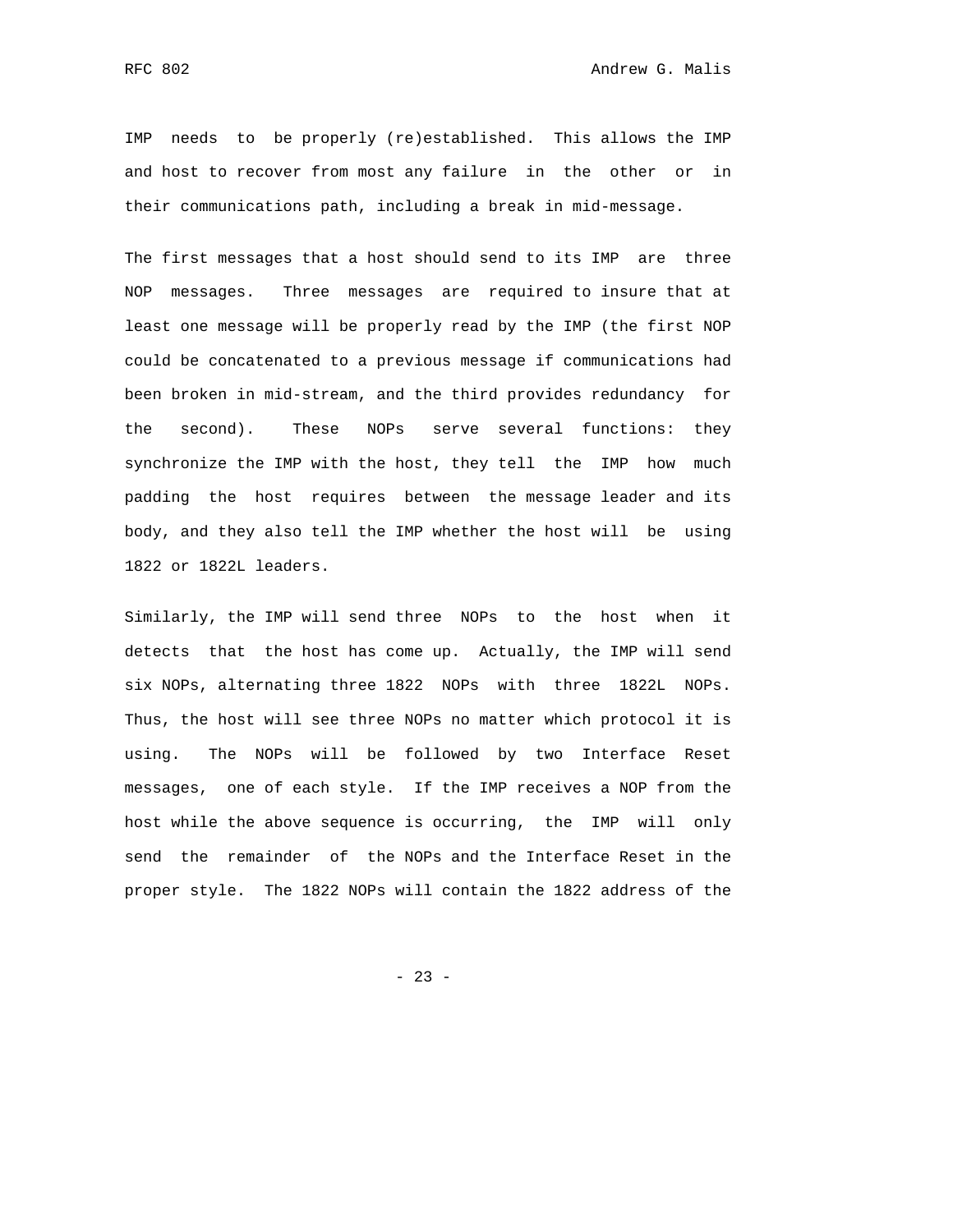host interface, and the 1822L NOPs will contain the corresponding 1822L address.

Once the IMP and the host have sent each other the above messages, regular communications can commence. See 1822(3.2) for further details concerning the ready line, host tardiness, and other issues.

- 24 -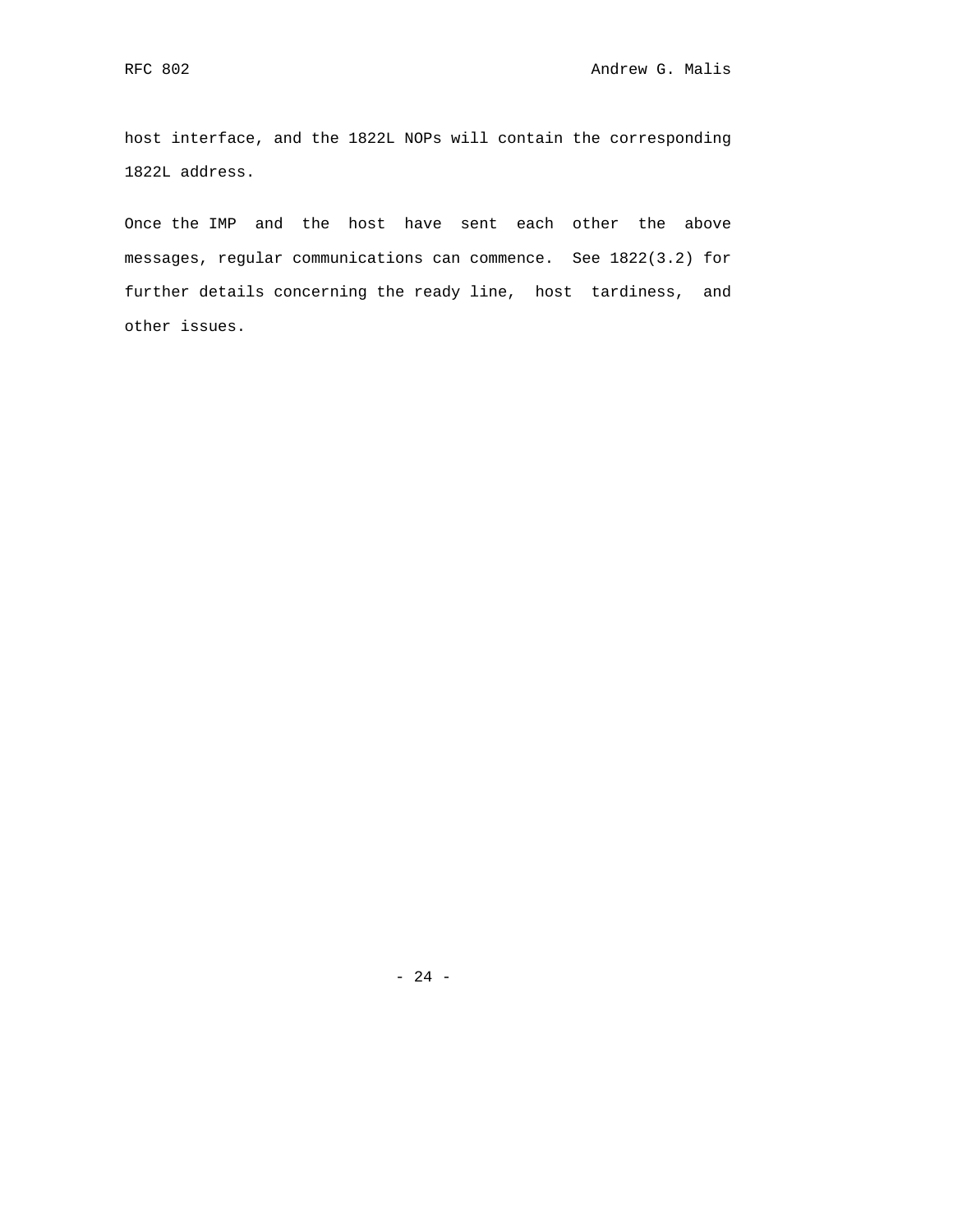## 3 1822L LEADER FORMATS

The following sections describe the formats of the leaders that precede messages between an 1822L host and its IMP. They were designed to be as compatible with the 1822 leaders as possible. The second, fifth, and sixth words are identical in the two leaders, and all of the existing functionality of the 1822 leaders has been retained. The first difference one will note is in the first word. The 1822 New Format Flag is now also used to identify the two types of 1822L leaders, and the Handling Type has been moved to the second byte. The third and fourth words contain the Source and Destination 1822L Name, respectively.

- 25 -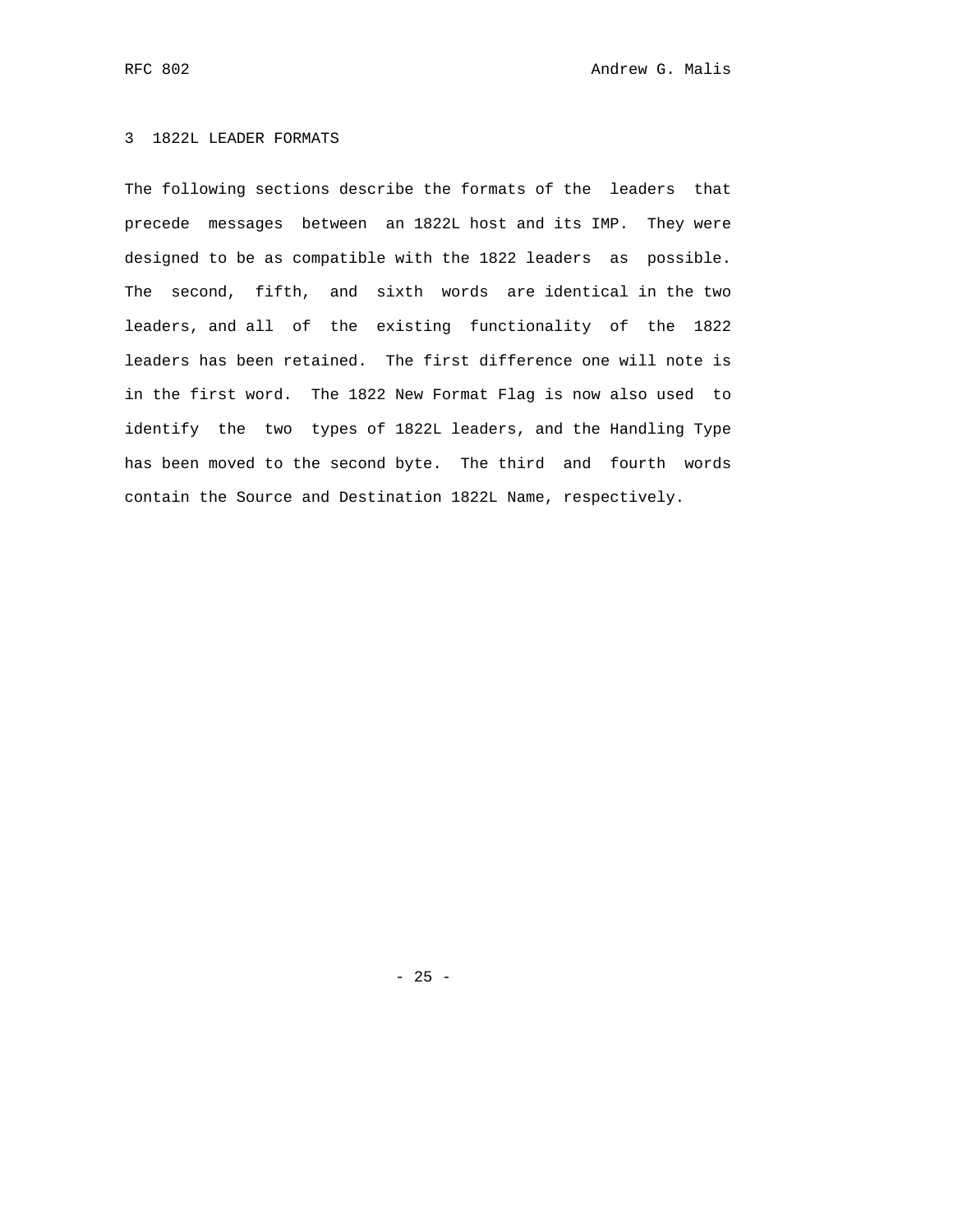# 3.1 Host-to-IMP 1822L Leader Format

| $\mathbf{1}$      |             |   | 4 5 8 9                       |                                                                                           |          | 16 |
|-------------------|-------------|---|-------------------------------|-------------------------------------------------------------------------------------------|----------|----|
| Unused   $H2I$    | $- - + - -$ |   | 1822L<br>$\vert$ Flag $\vert$ | Handling Type                                                                             |          |    |
| 17 20 21 22 24 25 |             |   |                               | +--------+-+------+------------------                                                     |          | 32 |
|                   |             | c | $ T $ Leader $ $              | Unused $\lvert \texttt{R} \rvert$ Flags $\lvert$ Message Type<br>------+----------------- |          |    |
| 33                |             |   |                               | ________________________                                                                  |          | 48 |
|                   |             |   | Source Host                   | _______________________________                                                           |          |    |
| 49                |             |   |                               | --------------------------------                                                          |          | 64 |
|                   |             |   |                               | Destination Host<br>_____________________                                                 |          |    |
| 65                |             |   |                               |                                                                                           | 76 77 80 |    |
|                   |             |   | Message ID                    |                                                                                           | Sub-type |    |
| 81                |             |   |                               | ______________________                                                                    |          | 96 |
|                   |             |   |                               | Unused<br>----------------                                                                |          |    |
|                   |             |   |                               |                                                                                           |          |    |

Figure 5. Host-to-IMP 1822L Leader Format

 $- 26 -$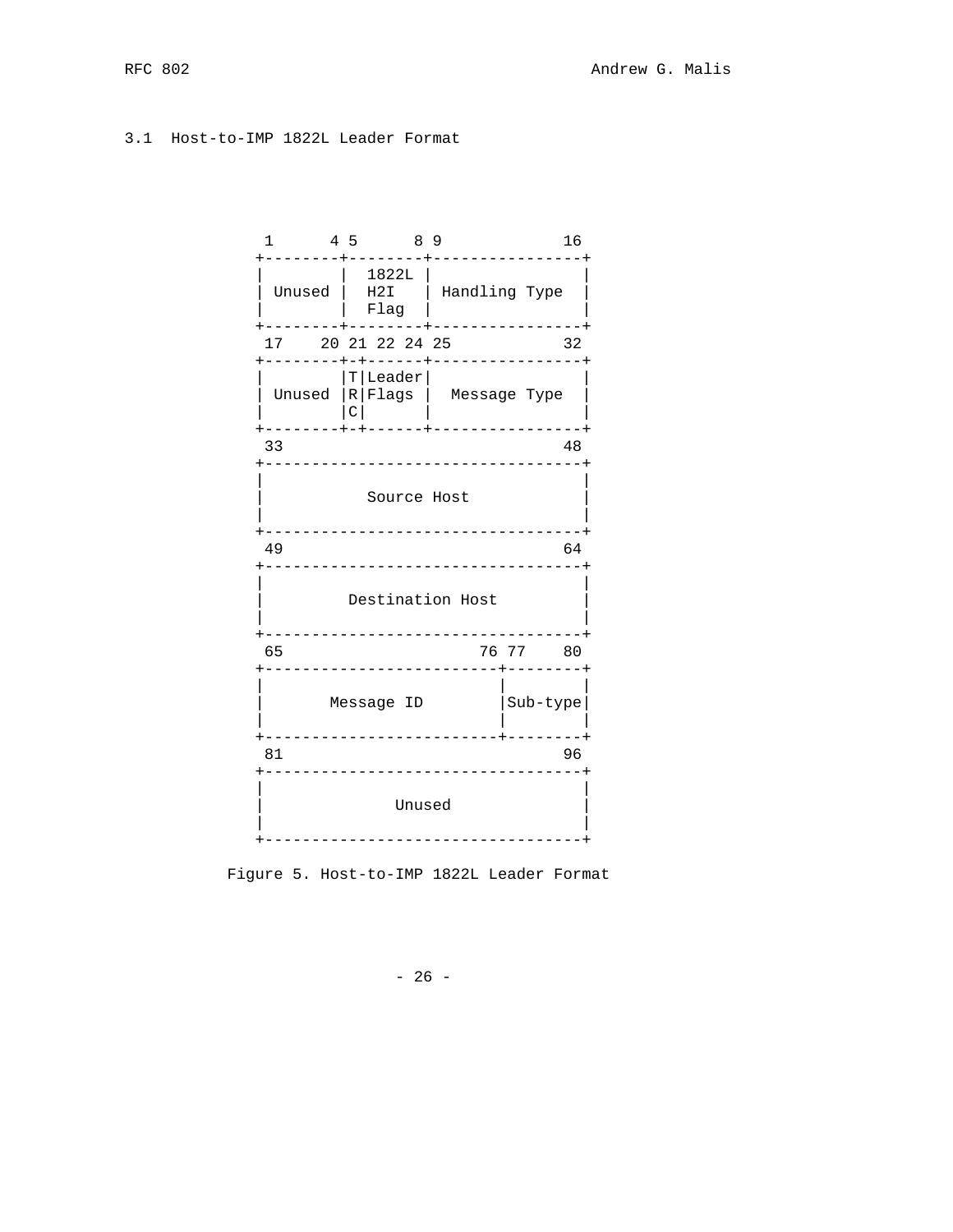Bits 1-4: Unused, must be set to zero.

Bits 5-8: 1822L Host-to-IMP Flag:

This field is set to decimal 13 (1101 in binary).

Bits 9-16: Handling Type:

 This field is bit-coded to indicate the transmission characteristics of the connection desired by the host. See 1822(3.3).

Bit 9: Priority Bit:

 Messages with this bit on will be treated as priority messages.

Bits 10-16: Unused, must be zero.

Bits 17-20: Unused, must be zero.

Bit 21: Trace Bit:

 If equal to one, this message is designated for tracing as it proceeds through the network. See 1822(5.5).

Bits 22-24: Leader Flags:

 Bit 22: A flag available for use by the destination host. See 1822(3.3) for a description of its use by the IMP's TTY fake host.

Bits 23-24: Reserved for future use, must be zero.

- 27 -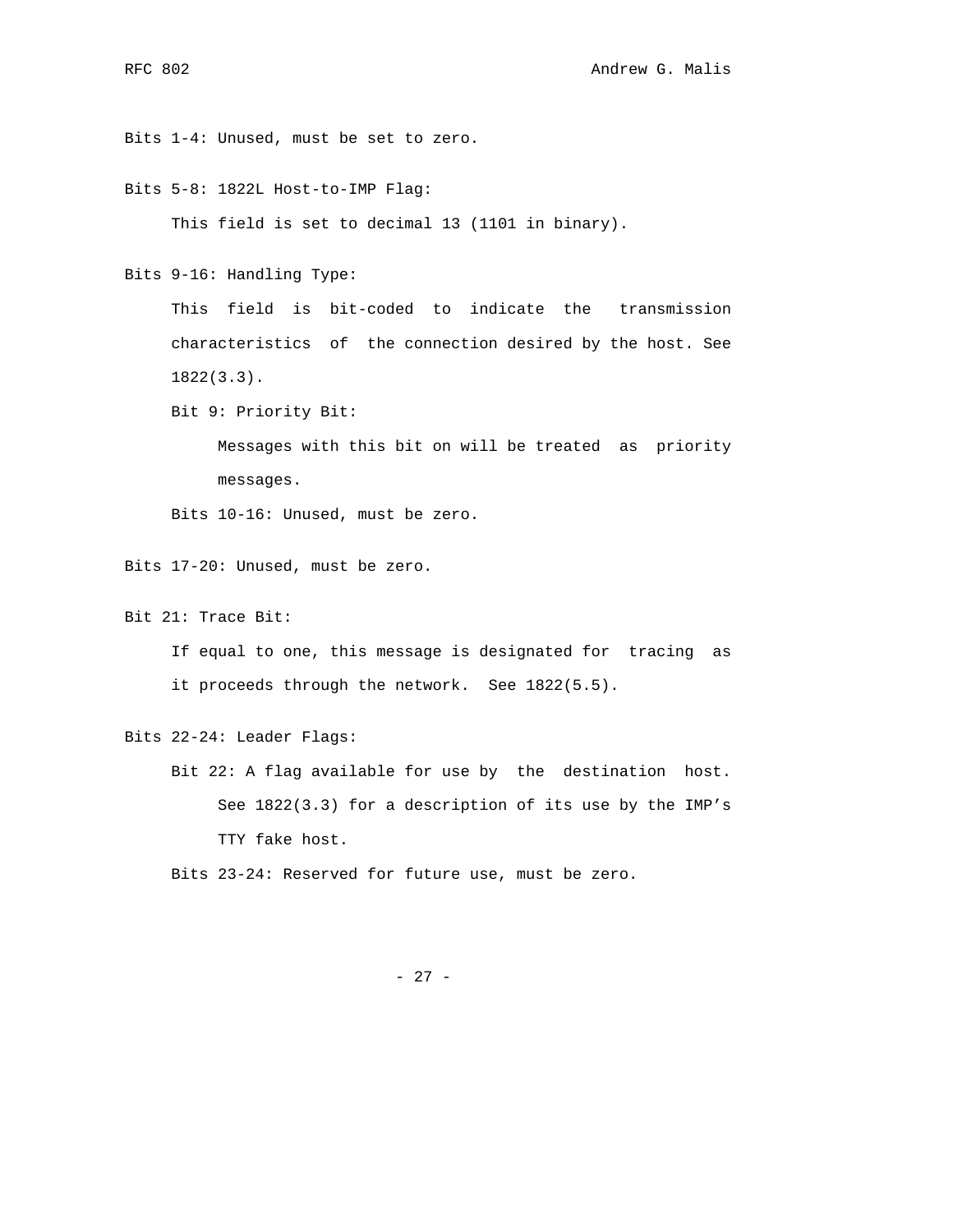Bits 25-32: Message Type:

- Type 0: Regular Message All host-to-host communication occurs via regular messages, which have several sub types, found in bits 77-80. These sub-types are:
	- 0: Standard The IMP uses its full message and error control facilities, and host blocking (see section 2.4) may occur.
	- 1: Standard, short-blocking See section 2.4.
	- 2: Uncontrolled, short-blocking See section 2.4.
	- 3: Uncontrolled The IMP will perform no message control functions for this type of message, and network flow and congestion control (see section 2.4) may cause loss of the message. Also see 1822(3.6) and section 2.3.

4-15: Unassigned.

Type 1: Error Without Message ID - See 1822(3.3).

Type 2: Host Going Down - see 1822(3.3).

 Type 3: Name Declaration Message (NDM) - This message is used by the host to declare which of its 1822L names is or is not effective (see section 2.2), or to make all of its names non-effective. The first 16 bits of the data portion of the NDM message, following the leader and any padding, contains the number of 1822L name

- 28 -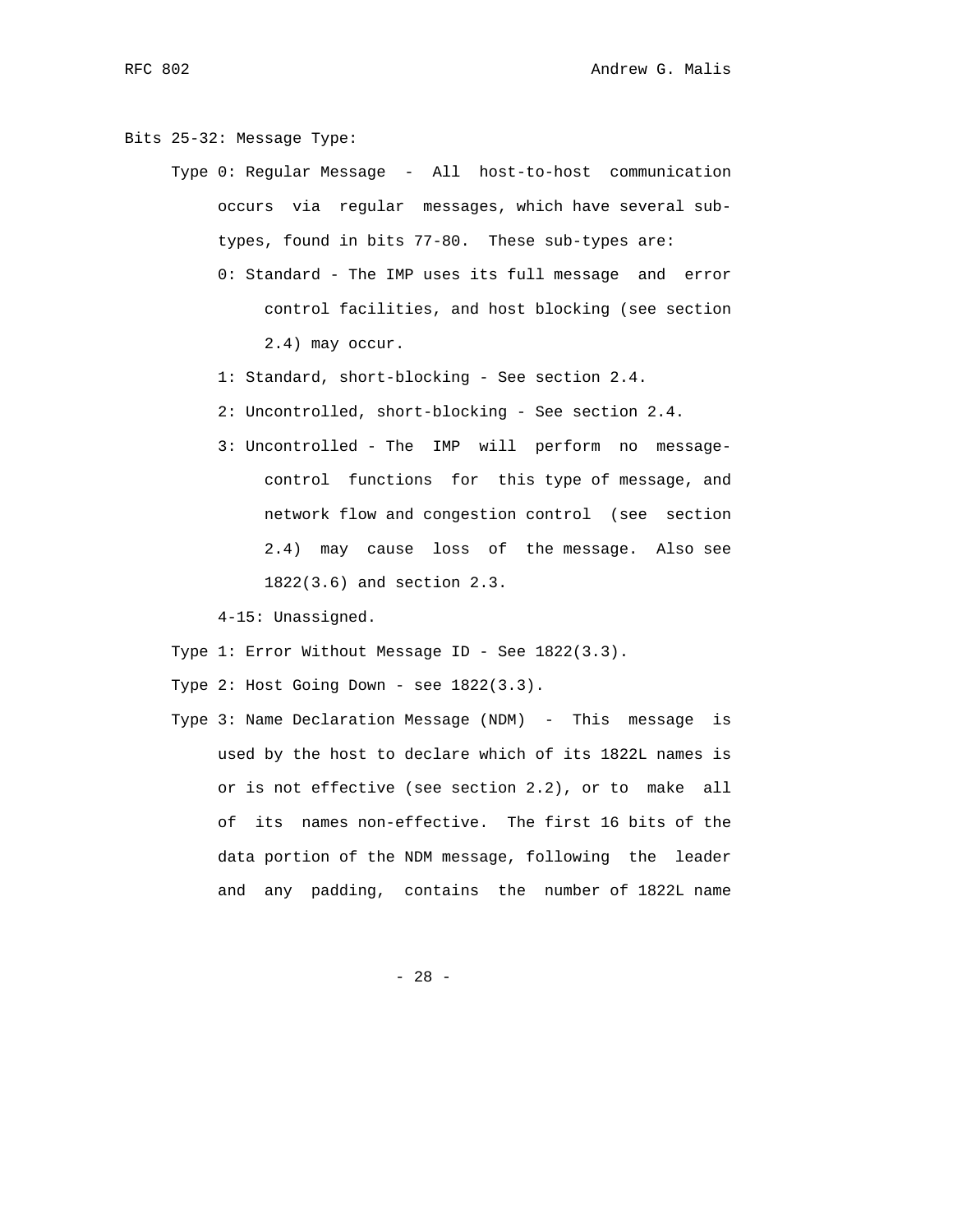entries contained in the message. This is followed by the 1822L name entries, each 32 bits long, of which the first 16 bits is a 1822L name and the second 16 bits contains either of the integers zero or one. Zero indicates that the name should not be effective, and one indicates that the name should be effective. The IMP will reply with a NDM Reply message (see section 3.2) indicating which of the names are now effective and which are not. Pictorially, a NDM message has the following format (including the leader, which is printed in hexadecimal):

- 29 -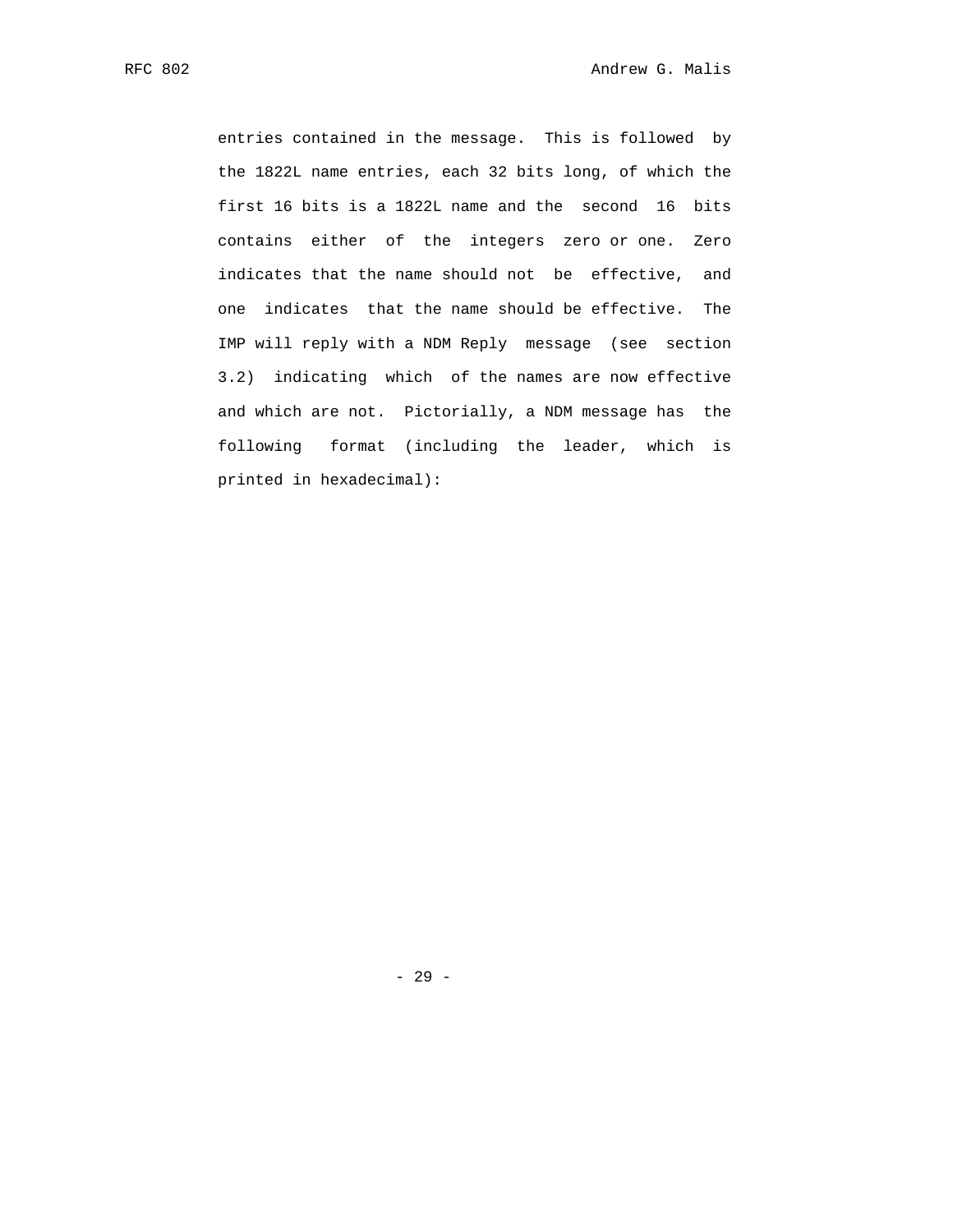

Figure 6. NDM Message Format

 An NDM with zero entries will cause all current effective names for the host to become non-effective. Type 4: NOP - This allows the IMP to know which style of leader the host wishes to use. A 1822L NOP signifies that the host wishes to use 1822L leaders, and an 1822 NOP signifies that the host wishes to use 1822 leaders. All of the other remarks concerning the NOP message in

- 30 -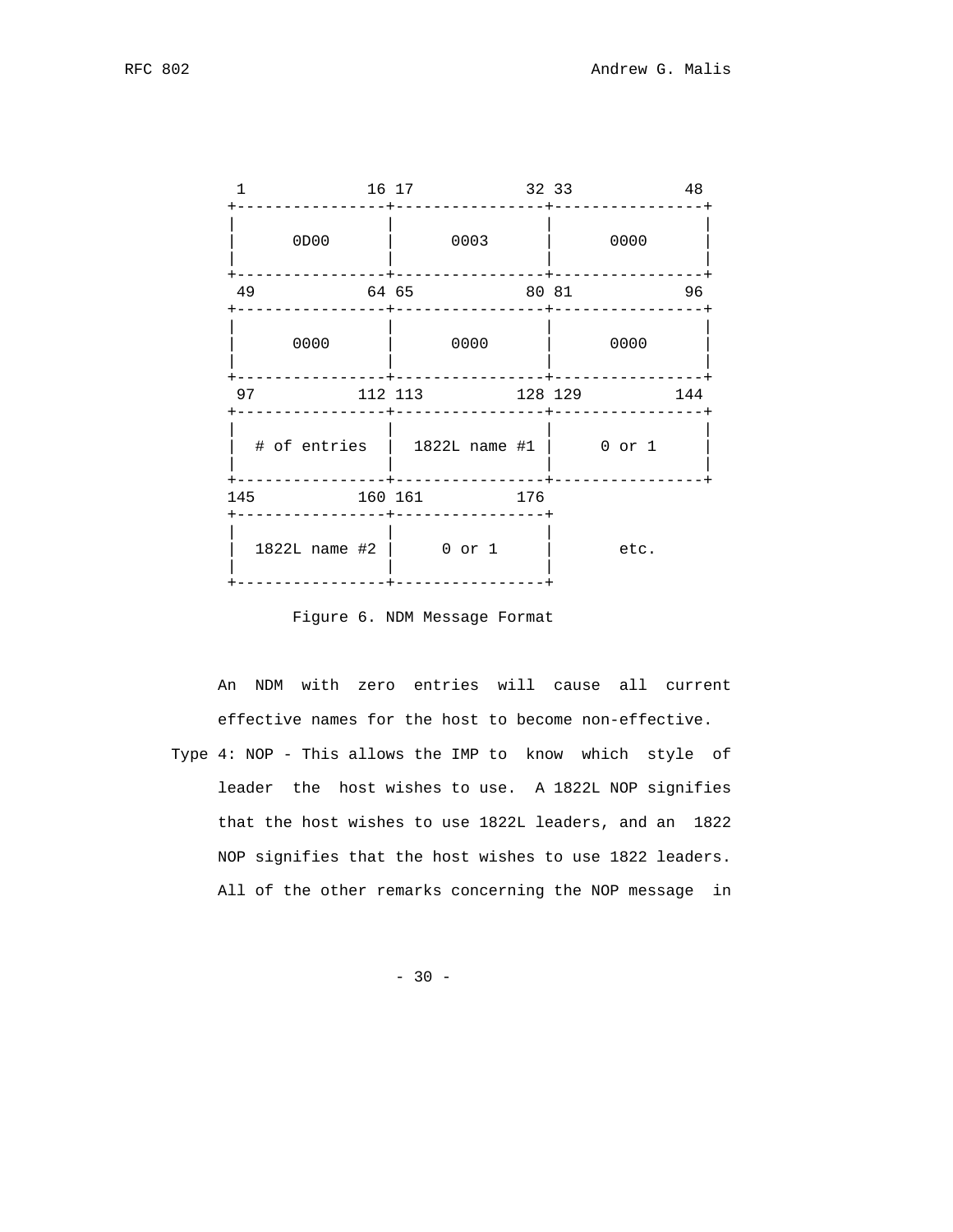1822(3.3) still hold. The host should always issue NOPs in groups of three to insure proper reception by the IMP. Also see section 2.5 for a further discussion on the use of the NOP message. Type 8: Error with Message ID - see 1822(3.3).

Types 5-7,9-255: Unassigned.

Bits 33-48: Source Host:

 This field contains one of the source host's 1822L names (or, alternatively, the 1822L address of the host port the message is being sent over). This field is not automatically filled in by the IMP, as in the 1822 protocol, because the host may be known by several names and may wish to use a particular name as the source of this message. All messages from the same host need not use the same name in this field. Each source name, when used, is checked for authorization, effectiveness, and actually belonging to this host. Messages using names that do not satisfy all of these requirements will not be delivered, and will instead result in an error message being sent back into the source host. If the host places its 1822L Address in this field, the address is checked to insure that it actually represents the host port where the message originated. If the message is destined for an 1822 host on a non-C/30 IMP, this field MUST

- 31 -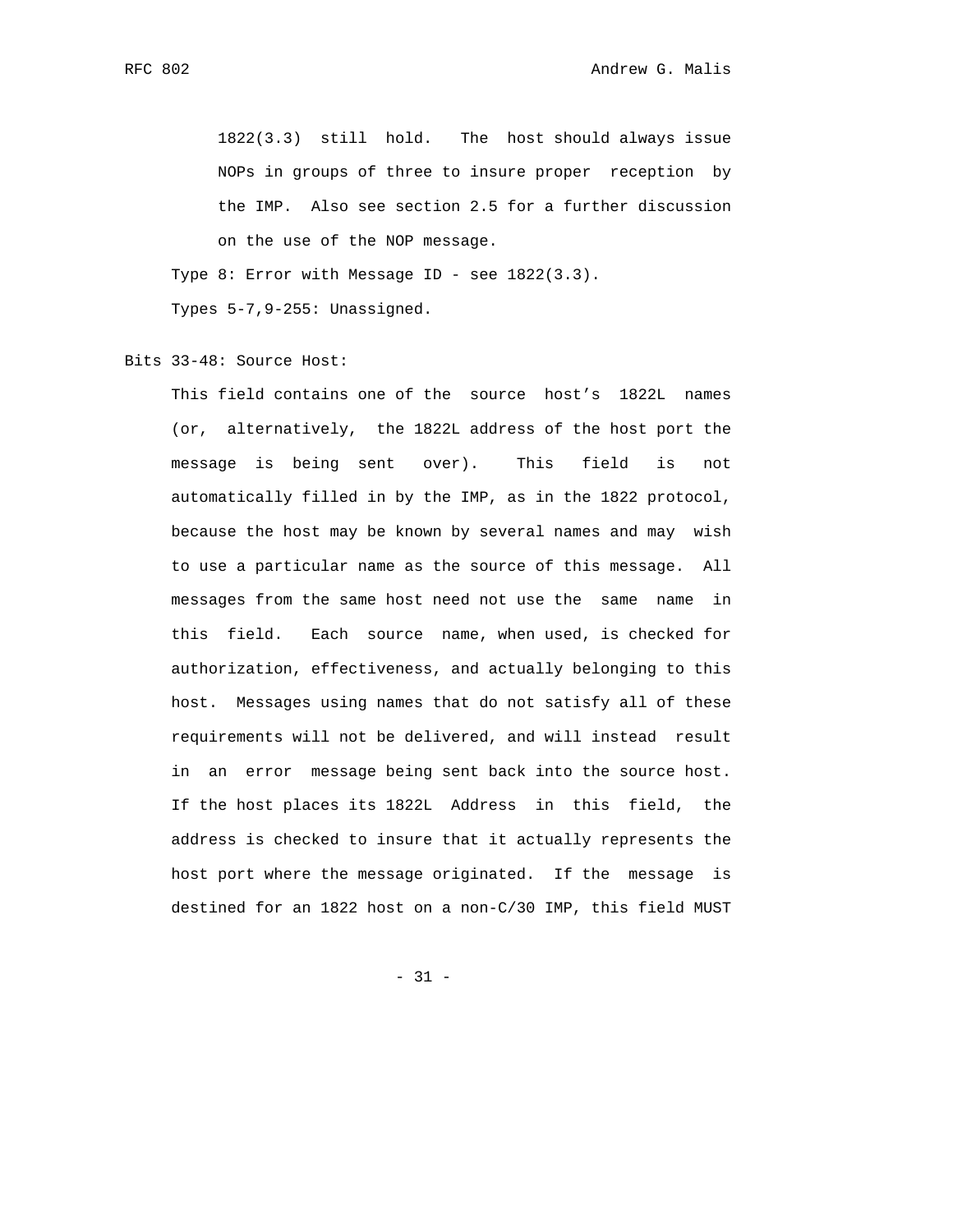contain the source host's 1822L address (see Figure 4 in section 2.2).

Bits 49-64: Destination Host:

 This field contains the 1822L name or address of the destination host. If it contains a name, the name will be checked for effectiveness, with an error message returned to the source host if the name is not effective. If the message is destined for an 1822 host on a non-C/30 IMP, this field MUST contain the destination host's 1822L address (see Figure 4 in section 2.2).

Bits 65-76: Message ID:

 This is a host-specified identification used in all type 0 and type 8 messages, and is also used in type 2 messages. When used in type 0 messages, bits 65-72 are also known as the Link Field, and should contain values specified in Assigned Numbers [3] appropriate for the host-to-host protocol being used.

Bits 77-80: Sub-type:

 This field is used as a modifier by message types 0, 2, 4, and 8.

- 32 -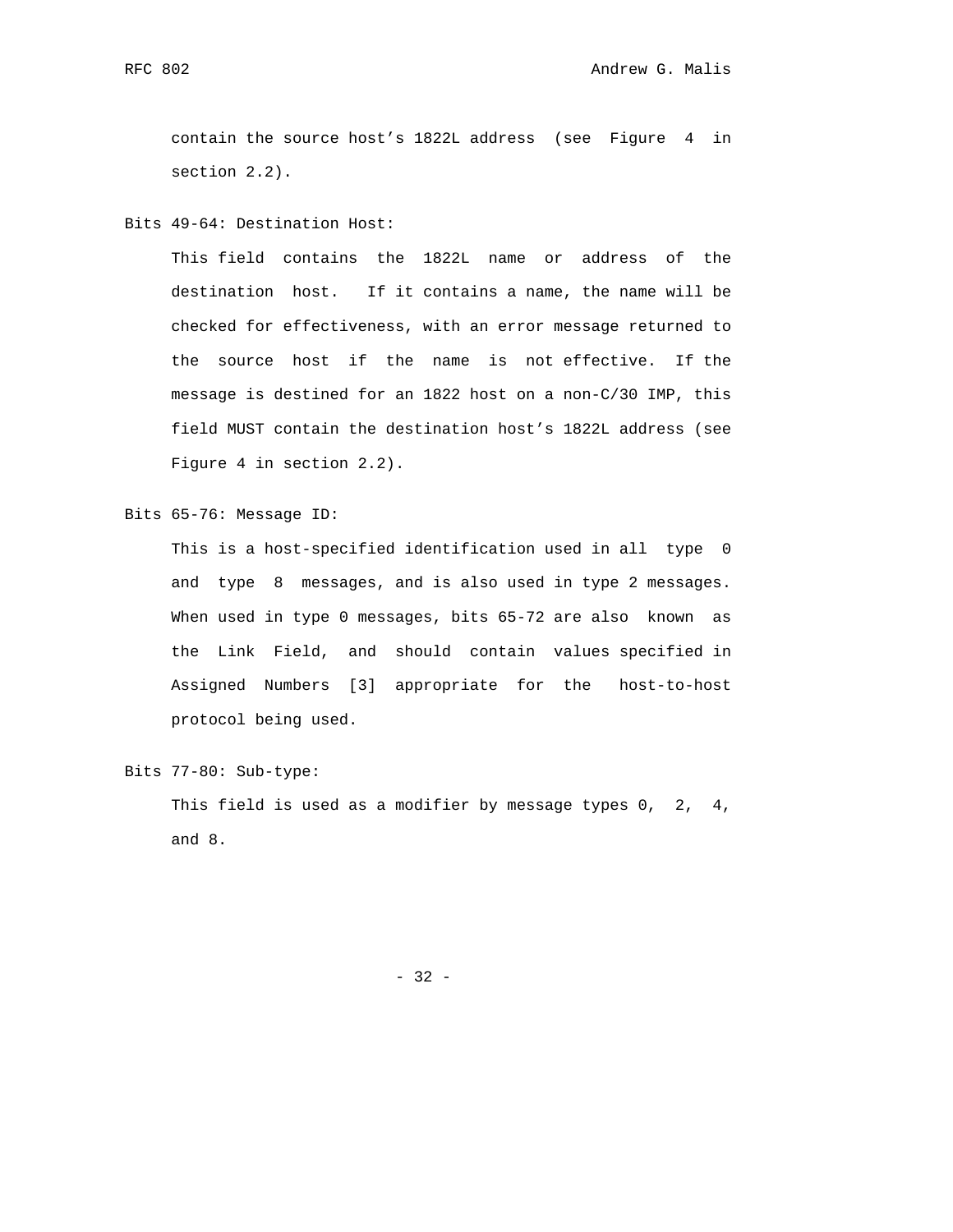```
Bits 81-96: Unused, must be zero.
```
- 33 -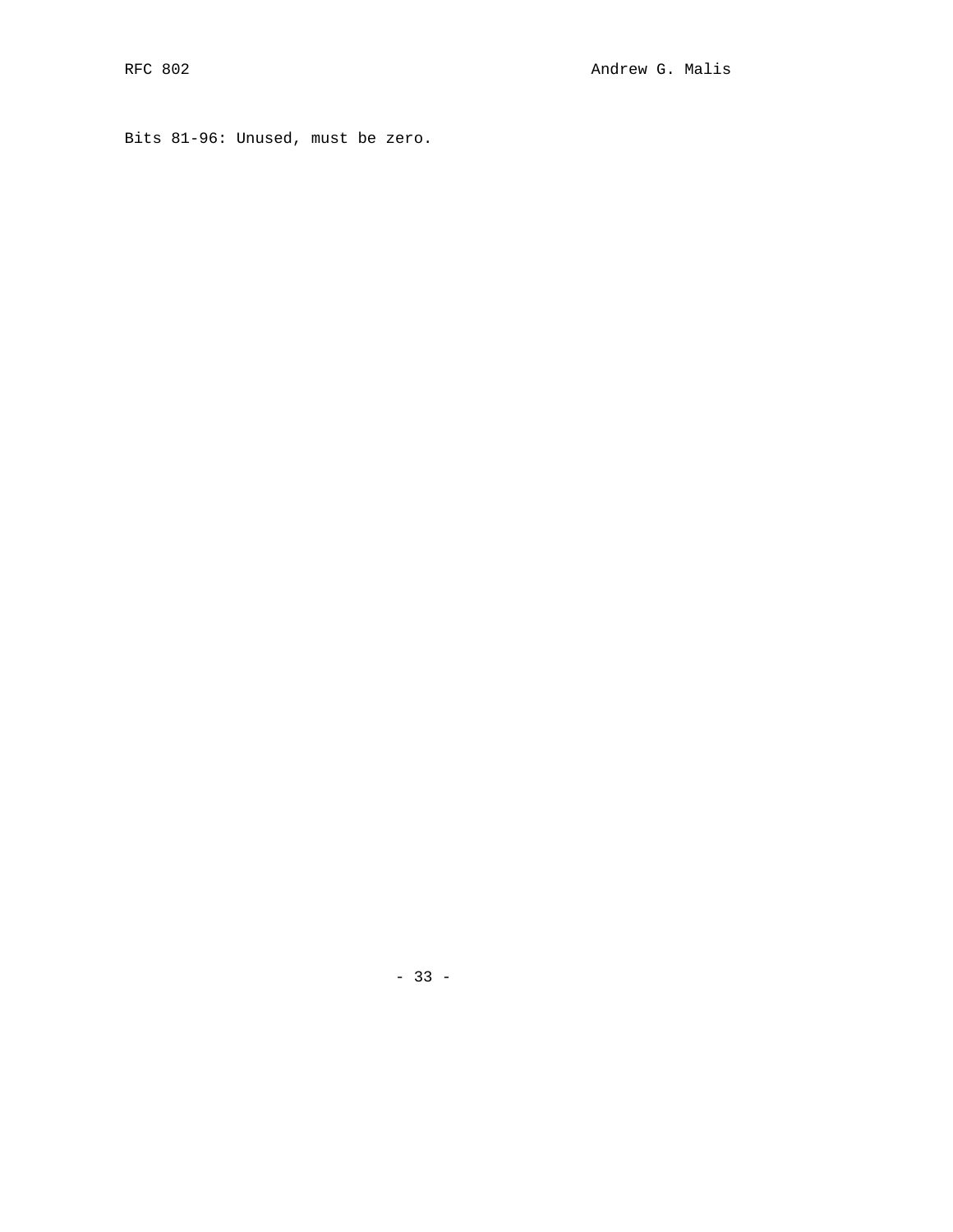# 3.2 IMP-to-Host 1822L Leader Format

| 1822L<br>Unused $\vert$ I2H $\vert$<br>Handling Type<br>$\vert$ Flag $\vert$<br>17 20 21 22 24 25<br>32<br>+--------+-+------+-----------------+<br>$ T $ Leader $ $<br>Unused $\lfloor R \rfloor$ Flags $\rfloor$ Message Type<br> C <br>------+----------------+<br>48<br>33<br>________________________<br>Source Host<br>-----------------------------<br>49<br>64<br>Destination Host<br>---------<br>76 77 80<br>65<br>-----+-------<br> Sub-type <br>Message ID<br>----------<br>81<br>96<br>_____________________<br>Message Length<br>---------- | $4\quad5$<br>1 | 89<br>$- - - - - +$ | 16 |
|-----------------------------------------------------------------------------------------------------------------------------------------------------------------------------------------------------------------------------------------------------------------------------------------------------------------------------------------------------------------------------------------------------------------------------------------------------------------------------------------------------------------------------------------------------------|----------------|---------------------|----|
|                                                                                                                                                                                                                                                                                                                                                                                                                                                                                                                                                           |                |                     |    |
|                                                                                                                                                                                                                                                                                                                                                                                                                                                                                                                                                           |                |                     |    |
|                                                                                                                                                                                                                                                                                                                                                                                                                                                                                                                                                           |                |                     |    |
|                                                                                                                                                                                                                                                                                                                                                                                                                                                                                                                                                           |                |                     |    |
|                                                                                                                                                                                                                                                                                                                                                                                                                                                                                                                                                           |                |                     |    |
|                                                                                                                                                                                                                                                                                                                                                                                                                                                                                                                                                           |                |                     |    |
|                                                                                                                                                                                                                                                                                                                                                                                                                                                                                                                                                           |                |                     |    |
|                                                                                                                                                                                                                                                                                                                                                                                                                                                                                                                                                           |                |                     |    |
|                                                                                                                                                                                                                                                                                                                                                                                                                                                                                                                                                           |                |                     |    |
|                                                                                                                                                                                                                                                                                                                                                                                                                                                                                                                                                           |                |                     |    |
|                                                                                                                                                                                                                                                                                                                                                                                                                                                                                                                                                           |                |                     |    |

Figure 7. IMP-to-Host 1822L Leader Format

- 34 -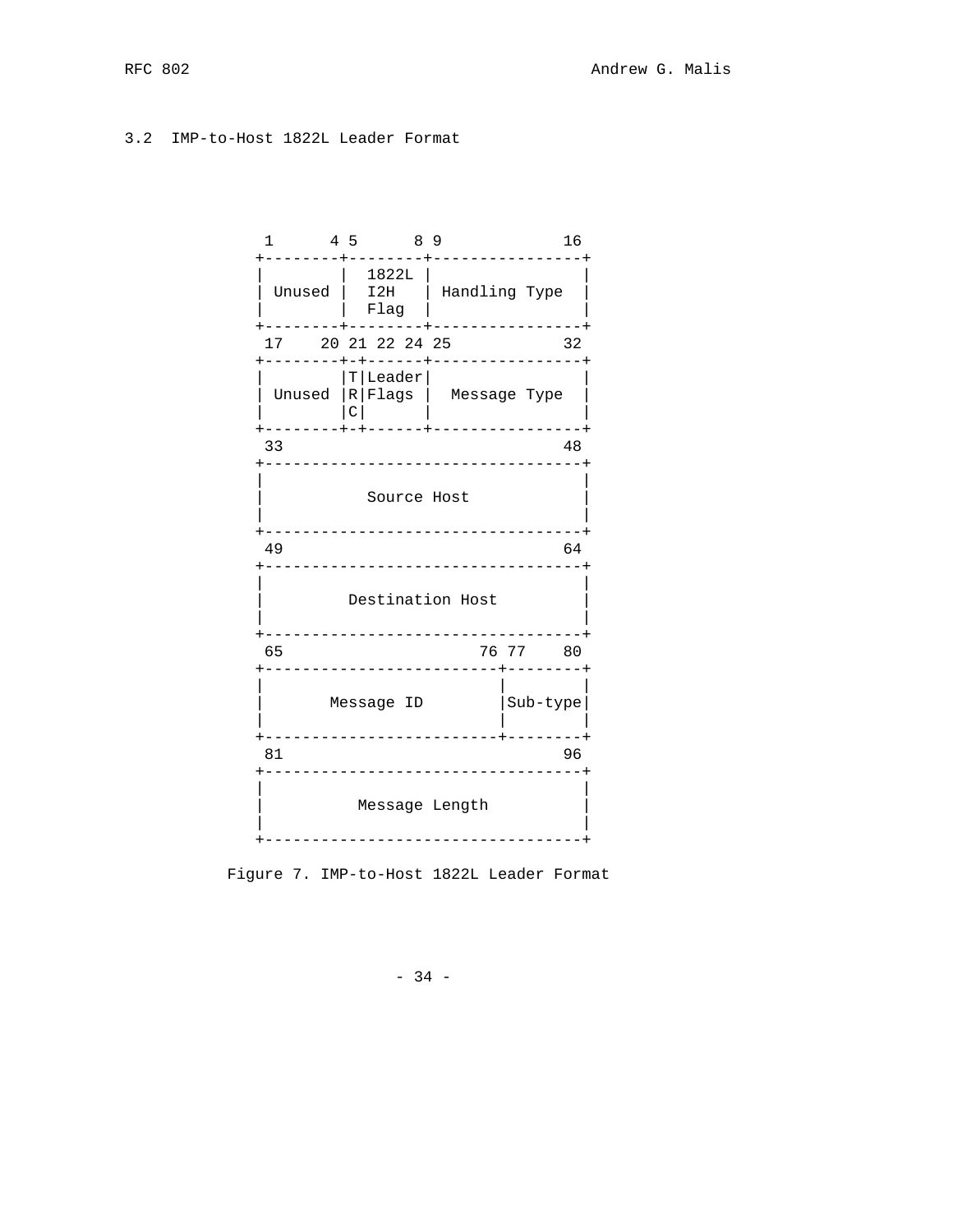Bits 1-4: Unused and set to zero.

Bits 5-8: 1822L IMP-to-Host Flag:

This field is set to decimal 14 (1110 in binary).

Bits 9-16: Handling Type:

 This has the value assigned by the source host (see section 3.1). This field is only used in message types 0, 5-9, 11 and 15.

Bits 17-20: Unused and set to zero.

Bit 21: Trace Bit:

 If equal to one, the source host designated this message for tracing as it proceeds through the network. See 1822(5.5).

Bits 22-24: Leader Flags:

Bit 22: Available as a destination host flag.

Bits 23-24: Reserved for future use, set to zero.

Bits 25-32: Message Type:

 Type 0: Regular Message - All host-to-host communication occurs via regular messages, which have several sub types. The sub-type field (bits 77-80) is the same as sent in the host-to-IMP leader (see section 3.1). Type 1: Error in Leader - See 1822(3.4).

- 35 -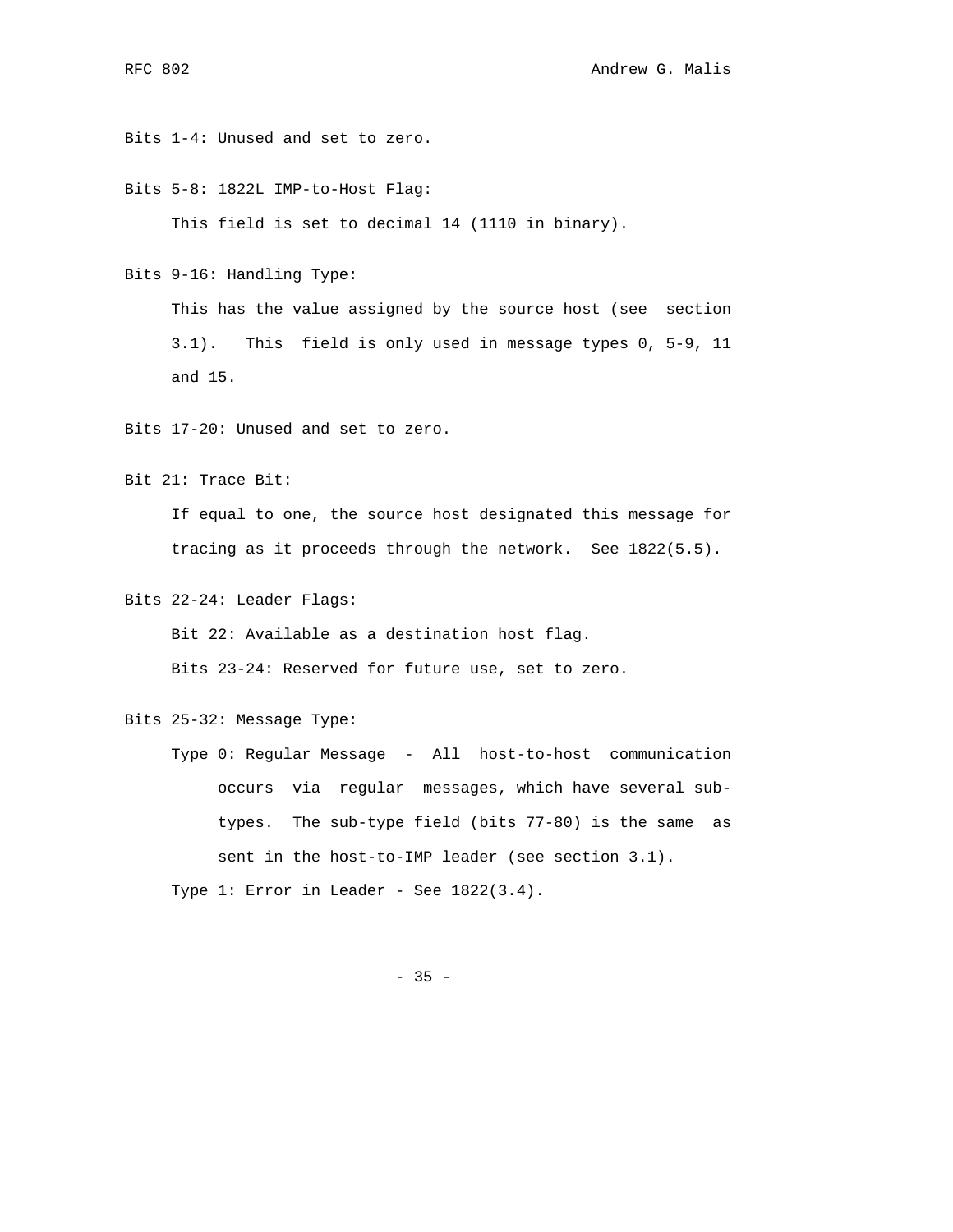Type  $2:$  IMP Going Down - See  $1822(3.4)$ .

- Type 3: NDM Reply This is a reply to the NDM host-to-IMP message (see section 3.1). It will have the same number of entries as the NDM message that is being replying to, and each listed 1822L name will be accompanied by a zero or a one. A zero signifies that the name is not effective, and a one means that the name is now effective.
- Type 4: NOP The host should discard this message. It is used during initialization of the IMP/host communication. The Destination Host field will contain the 1822L Address of the host port over which the NOP is being sent. All other fields are unused.
- Type 5: Ready for Next Message (RFNM) See 1822(3.4).

Type  $6:$  Dead Host Status - See  $1822(3.4)$ .

 Type 7: Destination Host or IMP Dead (or unknown) - This message is sent in response to a message for a destination which the IMP cannot reach. The message to the "dead" destination is discarded. See 1822(3.4) for a complete list of the applicable sub-types. If this message is in response to a standard (type 0, sub-type 0 or 1) message, it will be followed by a Dead Host Status message, which gives further information about

- 36 -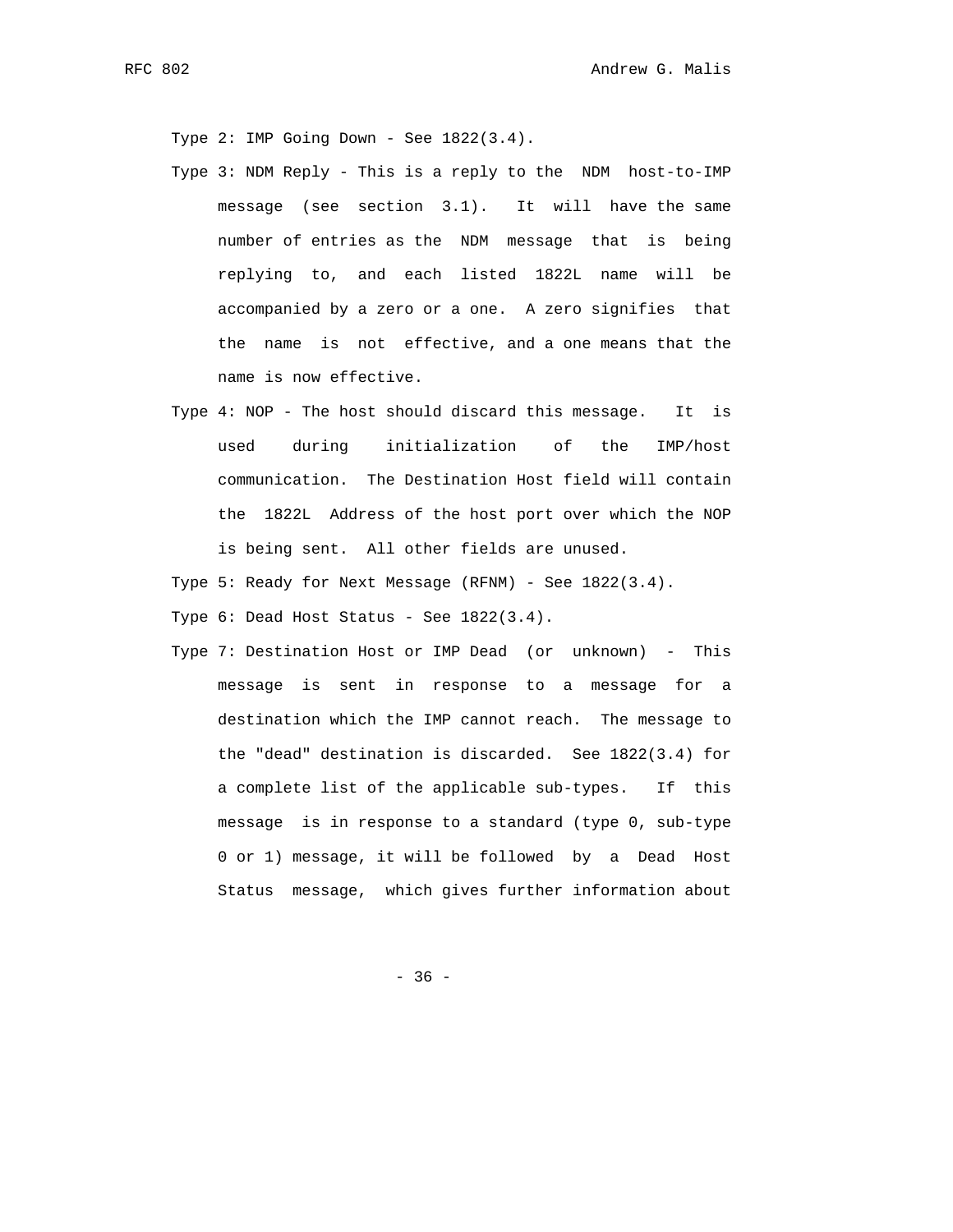the status of the dead host. If this message is in response to an uncontrolled (type 0, sub-type 2 or 3) message, only sub-type 1 (The destination host is not up) will be used, and it will not be followed by a Dead Host Status message.

Type  $8:$  Error in Data - See  $1822(3.4)$ .

- Type 9: Incomplete Transmission The transmission of the named message was incomplete for some reason. An incomplete transmission message is similar to a RFNM, but is a failure indication rather than a success indication. This message is also used by the short blocking feature to indicate that the named message was rejected because it would have caused to IMP to block the host for a long amount of time. See section 2.4 for more details concerning the short-blocking feature. The message's sub-types are:
	- 0: The destination host did not accept the message quickly enough.

1: The message was too long.

 2: The host took more than 15 seconds to transmit the message to the IMP. This time is measured from the last bit of the leader through the last bit of the message.

- 37 -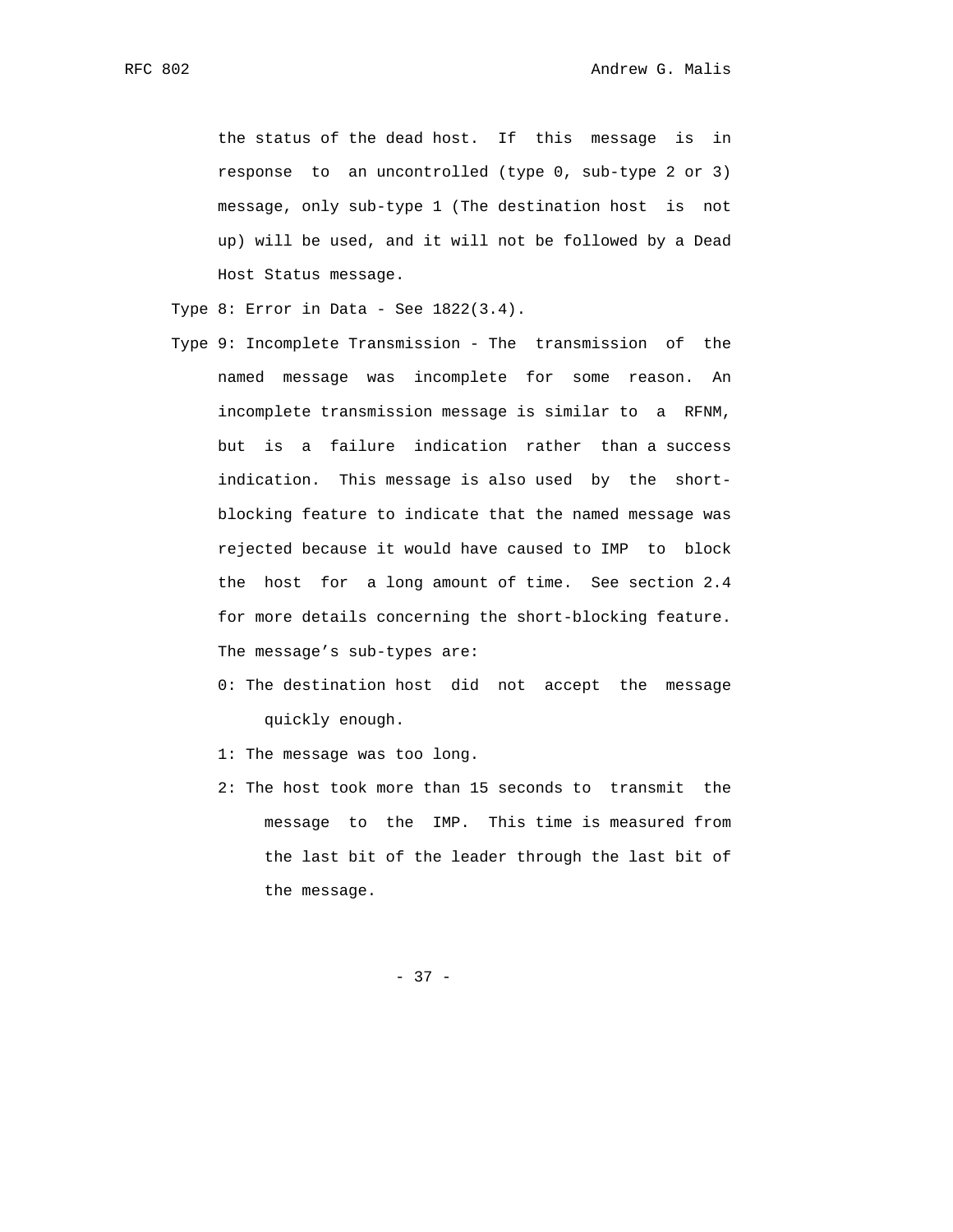- 3: The message was lost in the network due to IMP or circuit failures.
- 4: The IMP could not accept the entire message within 15 seconds because of unavailable resources. This sub-type is only used in response to non-short blocking messages. If a short-blocking message timed out, it will be responded to with one of the sub-types 6-10.
- 5: Source IMP I/O failure occurred during receipt of this message.

 Sub-types 6-10 are all issued in response to a short blocking message that timed out (would have caused the host to become blocked for a long amount of time). The sub-types are designed to give the host some indication of why it timed out and what other messages would also time out. See section 2.4.2 for further details concerning each of these sub-types.

- 6: The message timed out because of connection set-up delay. Further messages to the same host (if on the same connection) may also be affected.
- 7: The message timed out because of end-to-end flow control. Further messages to the same host on the same connection will also be affected.

- 38 -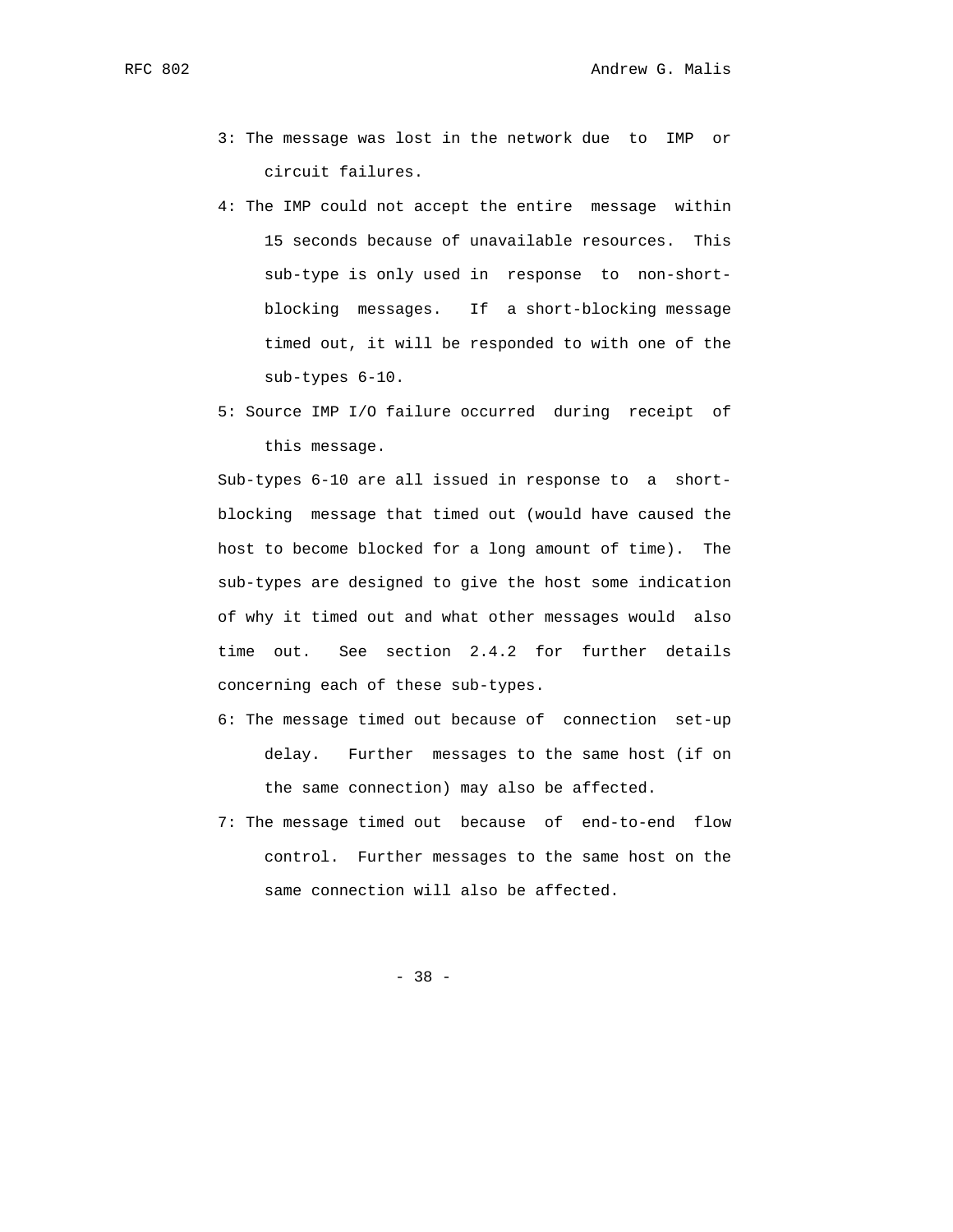- 8: Destination IMP buffer shortage caused the message to time out. This affects multi-packet standard messages to the specified host, but shorter messages or messages to hosts on other IMPs may not be affected.
- 9: Network congestion control caused the message to be rejected. Messages to hosts on other IMPs may not be affected, however.
- 10: Local resource shortage kept the IMP from being able to accept the message within the short blocking timeout period.

11-15: Unassigned.

Type 10: Interface Reset - See 1822(3.4).

- Type 15: 1822L Name or Address Error This message is sent in response to a type 0 message from a host that contained an erroneous Source Host or Destination Host field. Its sub-types are:
	- 0: The Source Host 1822L name is not authorized or not effective.
	- 1: The Source Host 1822L address does not match the host port used to send the message.
	- 2: The Destination Host 1822L name is not authorized.
	- 3: The Destination Host 1822L name is authorized but

- 39 -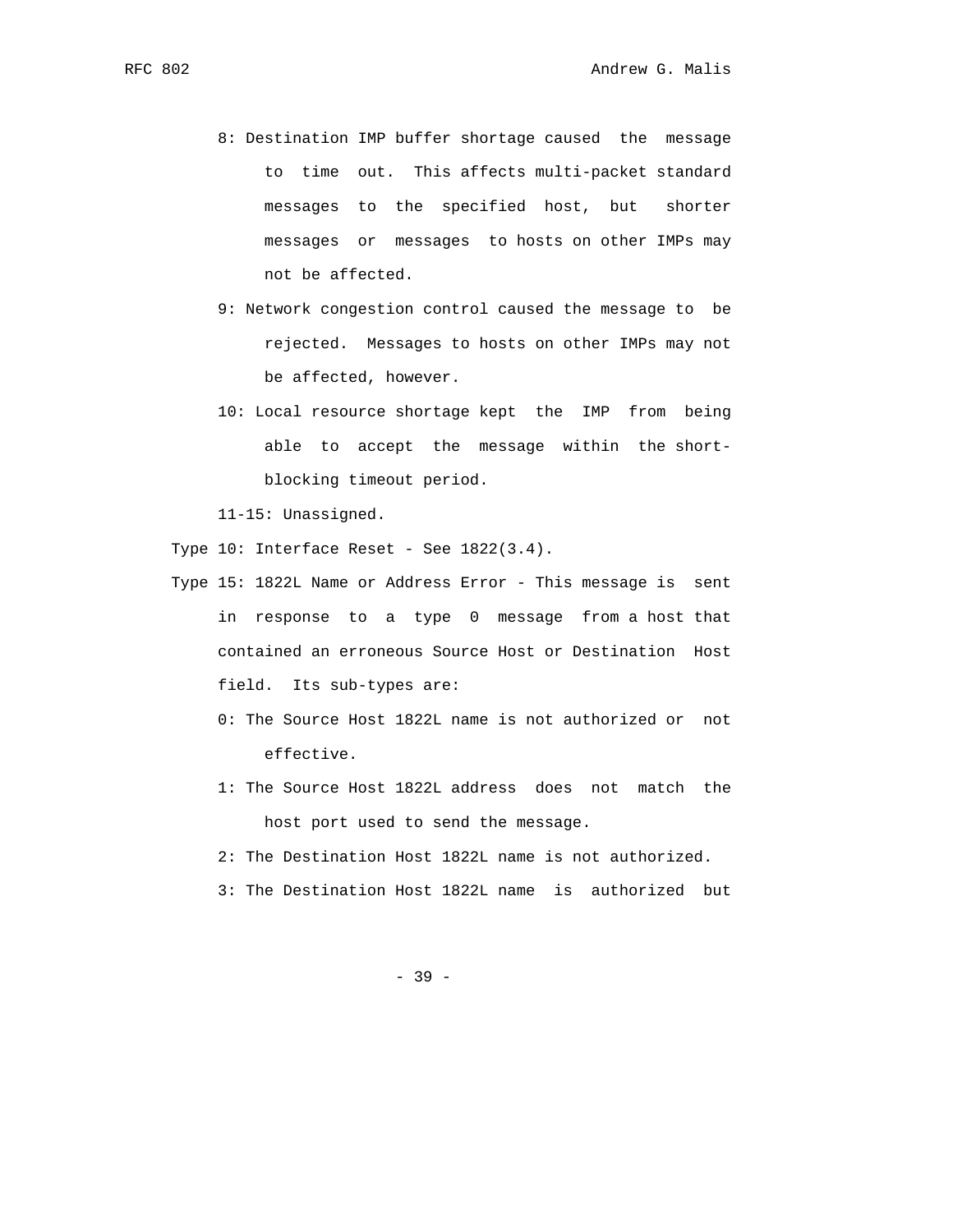not effective, even though the named host is up. If the host were actually down, a type 7 message would be returned, not a type 15.

 4: The Source or Destination Host field contains a 1822L name, but the host being addressed is on a non-C/30 IMP (see Figure 4 in section 2.2).

5-15: Unassigned.

Types 11-14,16-255: Unassigned.

## Bits 33-48: Source Host:

 For type 0 messages, this field contains the 1822L name or address of the host that originated the message. All replies to the message should be sent to the host specified herein. For message types 5-9, 11 and 15, this field contains the source host field used in a previous type 0 message sent by this host.

## Bits 49-64: Destination Host:

 For type 0 messages, this field contains the 1822L name or address that the message was sent to. This allows the destination host to detect how it was specified by the source host. For message types 5-9, 11 and 15, this field contains the destination host field used in a previous type 0 message sent by this host.

 $- 40 -$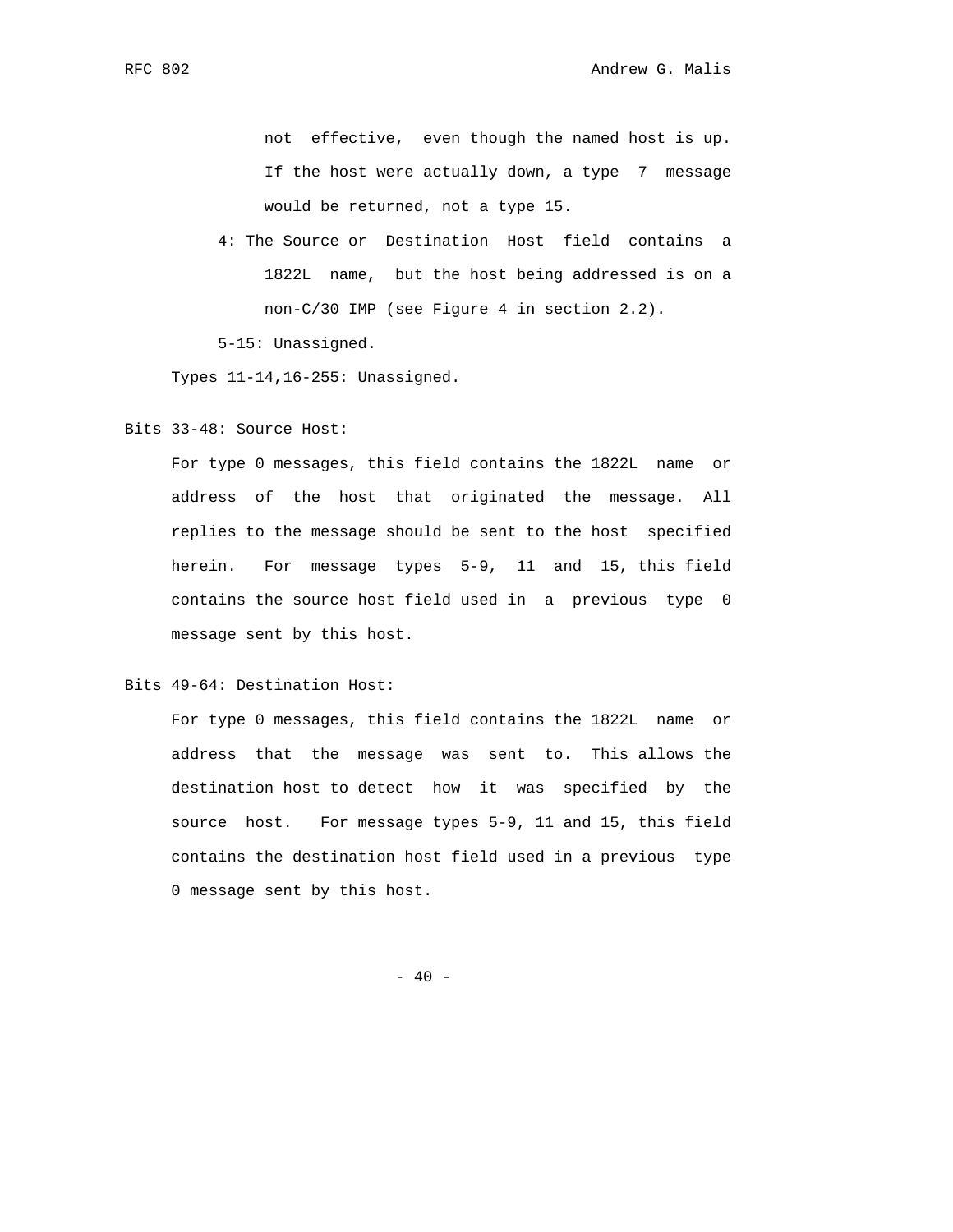## Bits 65-76: Message ID:

 For message types 0, 5, 7-9, 11 and 15, this is the value assigned by the source host to identify the message (see section 3.1). This field is also used by message types 2 and 6.

```
Bits 77-80: Sub-type:
```
 This field is used as a modifier by message types 0-2, 4-7, 9, 11 and 15.

## Bits 81-96: Message Length:

 This field is contained in type 0 and type 3 messages only, and is the actual length in bits of the message (exclusive of leader, leader padding, and hardware padding) as computed by the IMP.

- 41 -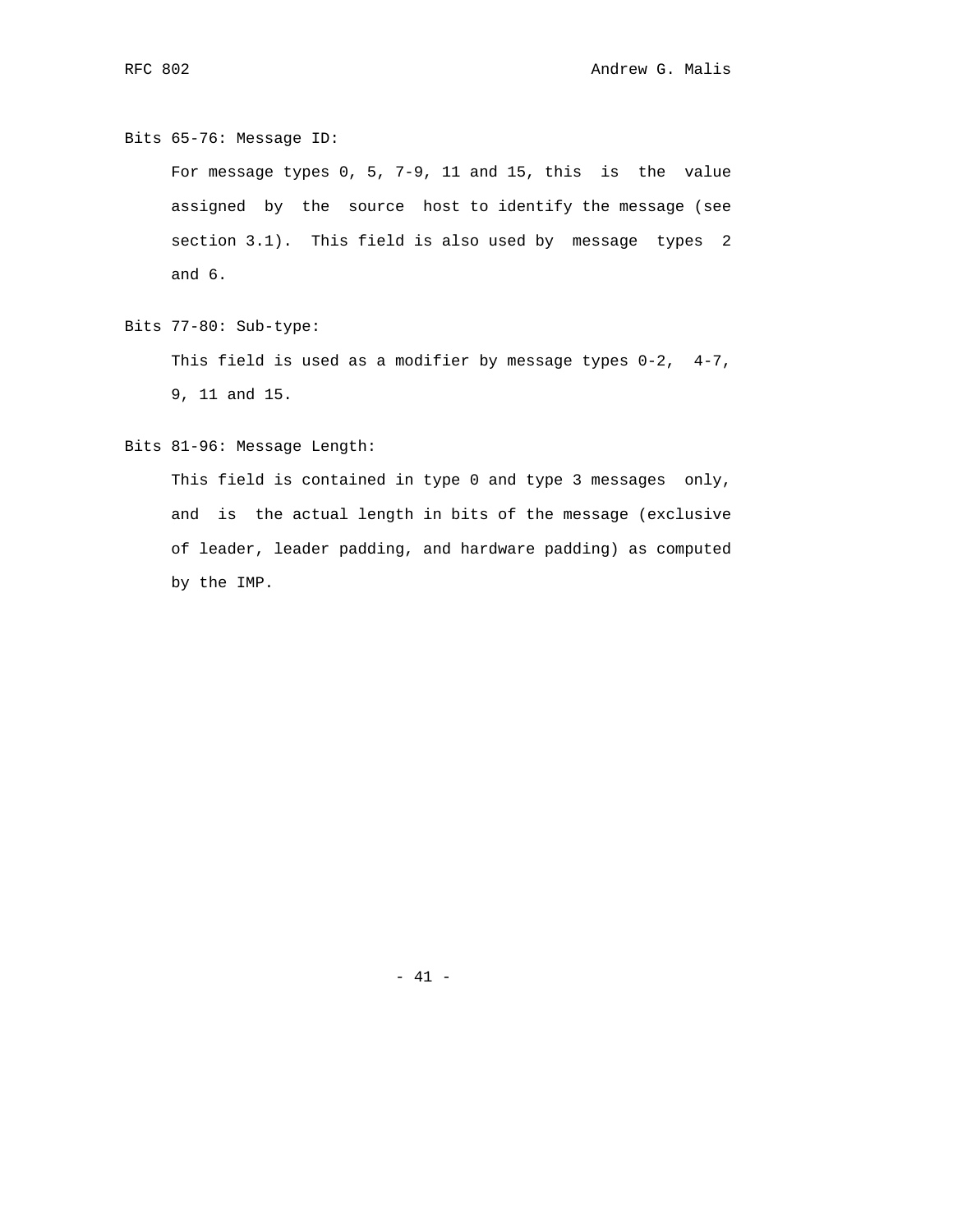## 4 REFERENCES

- [1] Specifications for the Interconnection of a Host and an IMP, BBN Report 1822, May 1978 Revision.
- [2] E. C. Rosen et. al., ARPANET Routing Algorithm Improvements, IEN 183 (also published as BBN Report 4473, Vol. 1), August 1980, pp. 55-107.
- [3] J. Postel, Assigned Numbers, RFC 790, September 1981, p. 10.

- 42 -